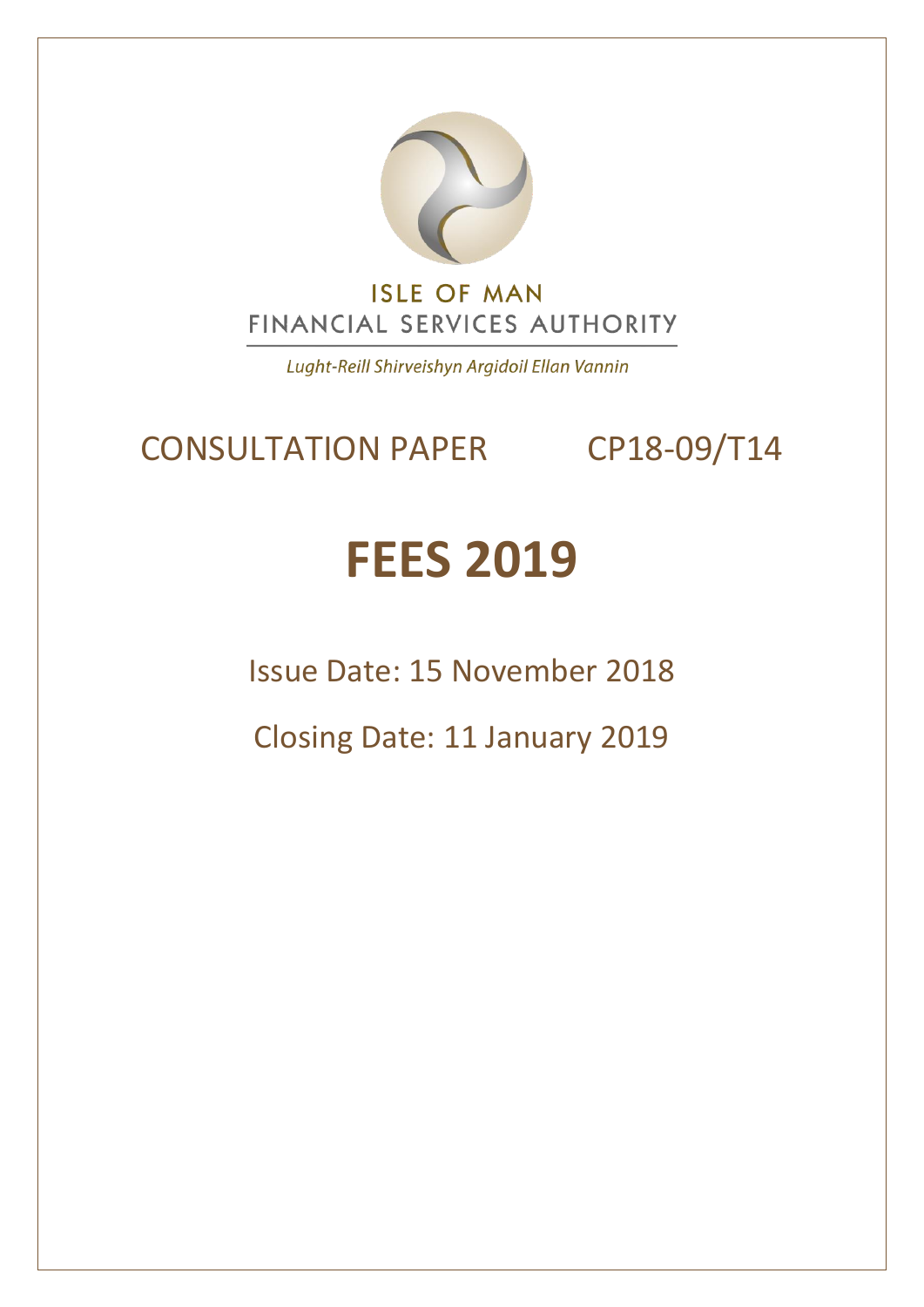#### **CONSULTATION PAPER – CP18-09/T14**

This Consultation Paper is issued by the Isle of Man Financial Services Authority, which is the regulatory body for financial services in the Isle of Man.

The purpose of the consultation is to obtain views and evidence in relation to proposed increases to fees that will be payable by all regulated entities and designated businesses from April 2019. The consultation is relevant to all persons that are licensed, authorised or registered under the Financial Services Act 2008, Insurance Act 2008, Retirement Benefits Schemes Act 2000, Designated Businesses (Registration and Oversight) Act 2015 or that have responsibility for collective investment schemes under the Collective Investment Schemes Act 2008. It is also relevant to advisers to those persons, or potential applicants for those permissions or their advisers.

The closing date for comments is **11 January 2019**.

Please send comments in writing and preferably by email to:

**Mr Andrew Kniveton Isle of Man Financial Services Authority** PO Box 58, Finch Hill House, Bucks Road, Douglas, Isle of Man, IM99 1DT **Email:** [andrew.kniveton@iomfsa.im](mailto:andrew.kniveton@iomfsa.im) **Telephone:** +44 (0) 1624 689304

#### *Confidentiality and Data Protection*

*The information you send may be published in full or in a summary of responses. All information in responses, including personal data, may be subject to publication or disclosure in accordance with the access to information regimes (these are primarily the Freedom of Information Act 2015 and the Data Protection Act 2018). If you want your response to remain confidential, you should explain why confidentiality is necessary. Your request will be acceded to only if it is appropriate in the circumstances. An automatic confidentiality disclaimer generated by your IT system will not, of itself, be regarded as binding. The Authority is registered with the Information Commissioner as a data controller under Isle of Man data protection legislation. It collects and processes personal data to carry out its functions under relevant legislation and may share personal data with other parties where there is a legal basis for doing so. Further information on how the Authority collects and processes personal data can be found in the Privacy Policy on the Authority's website: [https://www.iomfsa.im/terms-conditions/privacy-policy/.](https://www.iomfsa.im/terms-conditions/privacy-policy/)*

If you have a query in relation to how this consultation has been carried out, please contact the Authority's Policy and Authorisations Division by email at [Policy@iomfsa.im](mailto:Policy@iomfsa.im)  or by telephone on +44 (0) 1624 646000.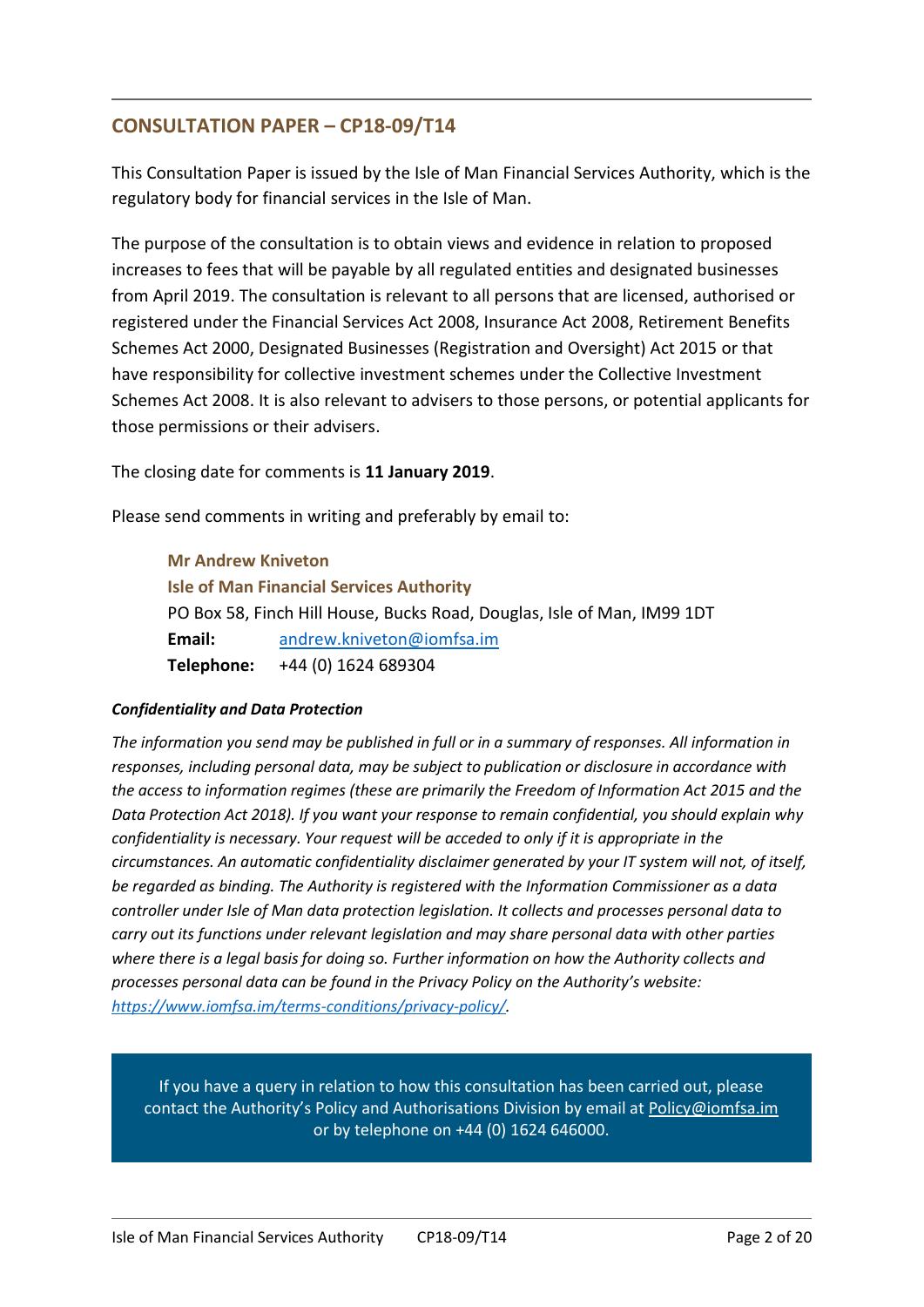#### **TABLE OF CONTENTS**

| <b>Section</b> | <b>Heading</b>                                                                  | Page |
|----------------|---------------------------------------------------------------------------------|------|
|                | Glossary                                                                        | 3    |
| 1              | <b>Executive summary</b>                                                        | 4    |
| $\overline{2}$ | Consultation process                                                            | 5    |
| 3              | Proposals                                                                       | 7    |
| 4              | Impact assessment                                                               | 8    |
| 5              | Questions                                                                       | 9    |
| 6              | Next steps                                                                      | 9    |
| Appendix A     | List of representative groups to which this Consultation<br>Paper has been sent |      |
| Appendix B     | Tables of fee changes in nominal and relative terms                             |      |
| Appendix C     | Draft Collective Investment Schemes (Fees) Order 2019                           |      |
| Appendix D     | Draft Financial Services (Fees) Order 2019                                      |      |
| Appendix E     | Draft Insurance (Fees) Regulations 2019                                         |      |
| Appendix F     | Draft Registered Schemes Administrators (Fees) Order 2019                       |      |
| Appendix G     | Draft Designated Businesses (Fees) Order 2019                                   |      |

#### **GLOSSARY**

| Term               | <b>Meaning in this document</b>                             |
|--------------------|-------------------------------------------------------------|
| <b>Authority</b>   | Isle of Man Financial Services Authority                    |
| CISA <sub>08</sub> | Collective Investment Schemes Act 2008                      |
| <b>CPI</b>         | Consumer Price Index                                        |
| DBROA15            | Designated Businesses (Registration and Oversight) Act 2015 |
| <b>FSA08</b>       | <b>Financial Services Act 2008</b>                          |
| <b>IA08</b>        | Insurance Act 2008                                          |
| <b>ICP</b>         | Insurance Core Principles                                   |
| <b>RBSA00</b>      | Retirement Benefits Schemes Act 2000                        |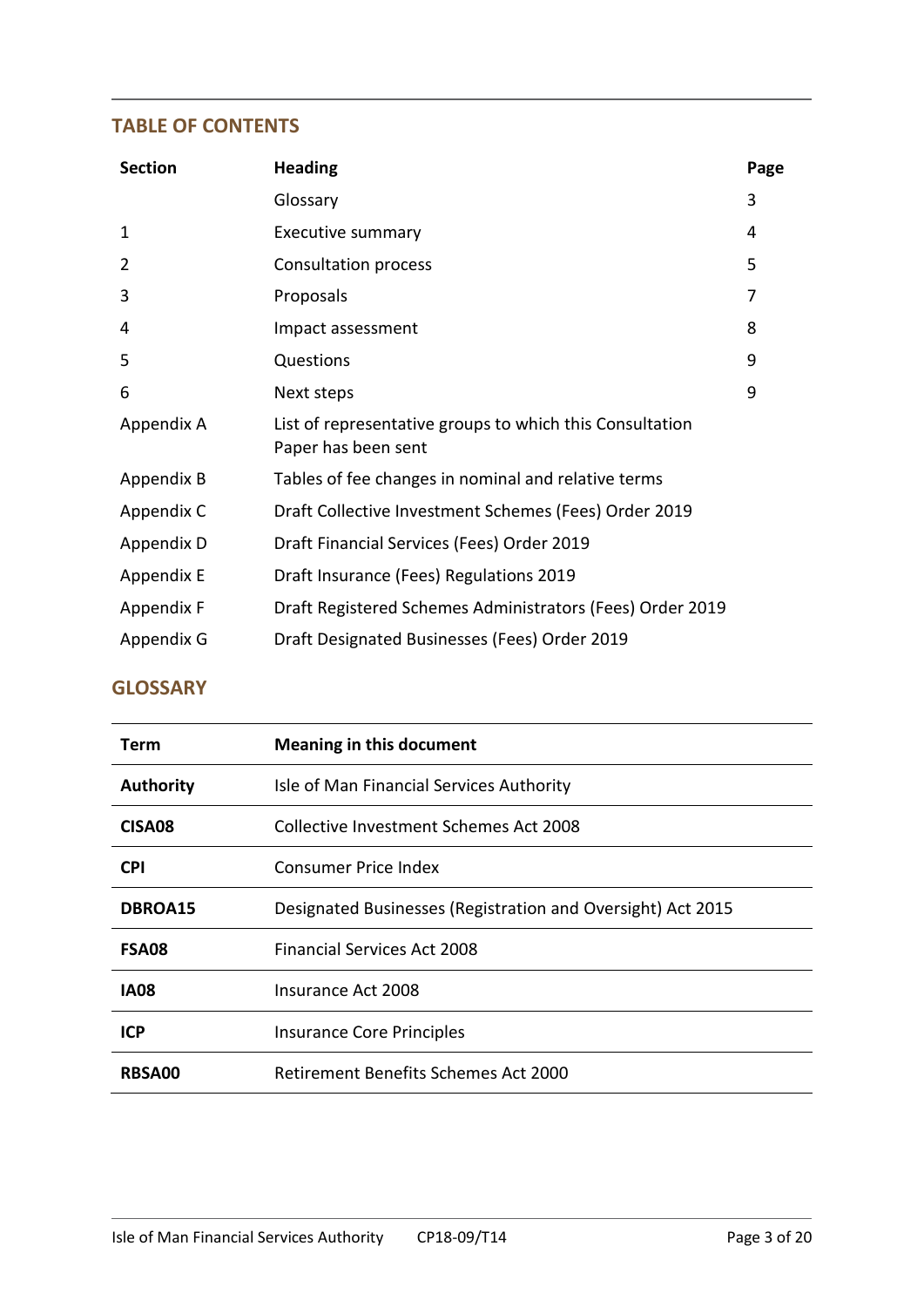#### **1 EXECUTIVE SUMMARY**

#### **1.1 Overview**

The Authority's current fees for regulated entities are laid out in the following legislation, which commenced on 1 April 2018 —

- (a) Collective Investment Schemes (Fees) Order 2018;
- (b) Financial Services (Fees) Order 2018;
- (c) Insurance (Fees) Regulations 2018; and
- (d) Registered Scheme Administrators (Fees) Order 2018.

Fees for designated businesses are laid out in the Designated Businesses (Fees) Order 2015, which commenced on 26 October 2015.

The Authority last consulted on fees for regulated entities in late 2017 / early 2018. <sup>1</sup> The proposals resulted in —

- (1) an increase of 15% for authorised life insurer fees to reflect the increased supervisory resource that needed to be focused on the life insurance sector as a result of implementation and delivery of the ICP Project in 2018-19; and
- (2) an inflationary increase of 3.3% based on CPI for all regulatory fees apart from authorised life insurers and designated businesses.

The Authority is currently undertaking a comprehensive review of its fee structure. Any proposed changes to fees as a result of this review will be consulted on separately. In the interim, the Authority proposes to increase all fees payable from April 2019 by the rate of inflation.

#### **1.2 What is the purpose of this Consultation Paper?**

This consultation invites interested parties to consider the Authority's proposed increases to regulatory fees for 2019 and provide feedback. Two specific questions are posed in this document, however respondents are welcome to comment on any other relevant aspects. Drafts of the secondary legislation required to bring the planned changes into effect are contained in Appendices C to G. The proposed changes to fees are shown in tracked changes for ease of reference.

-

<sup>1</sup> Consultation on Regulatory Fees 2018: [https://consult.gov.im/financial-services-authority/regulatory-fees-2018/consult\\_view/](https://consult.gov.im/financial-services-authority/regulatory-fees-2018/consult_view/)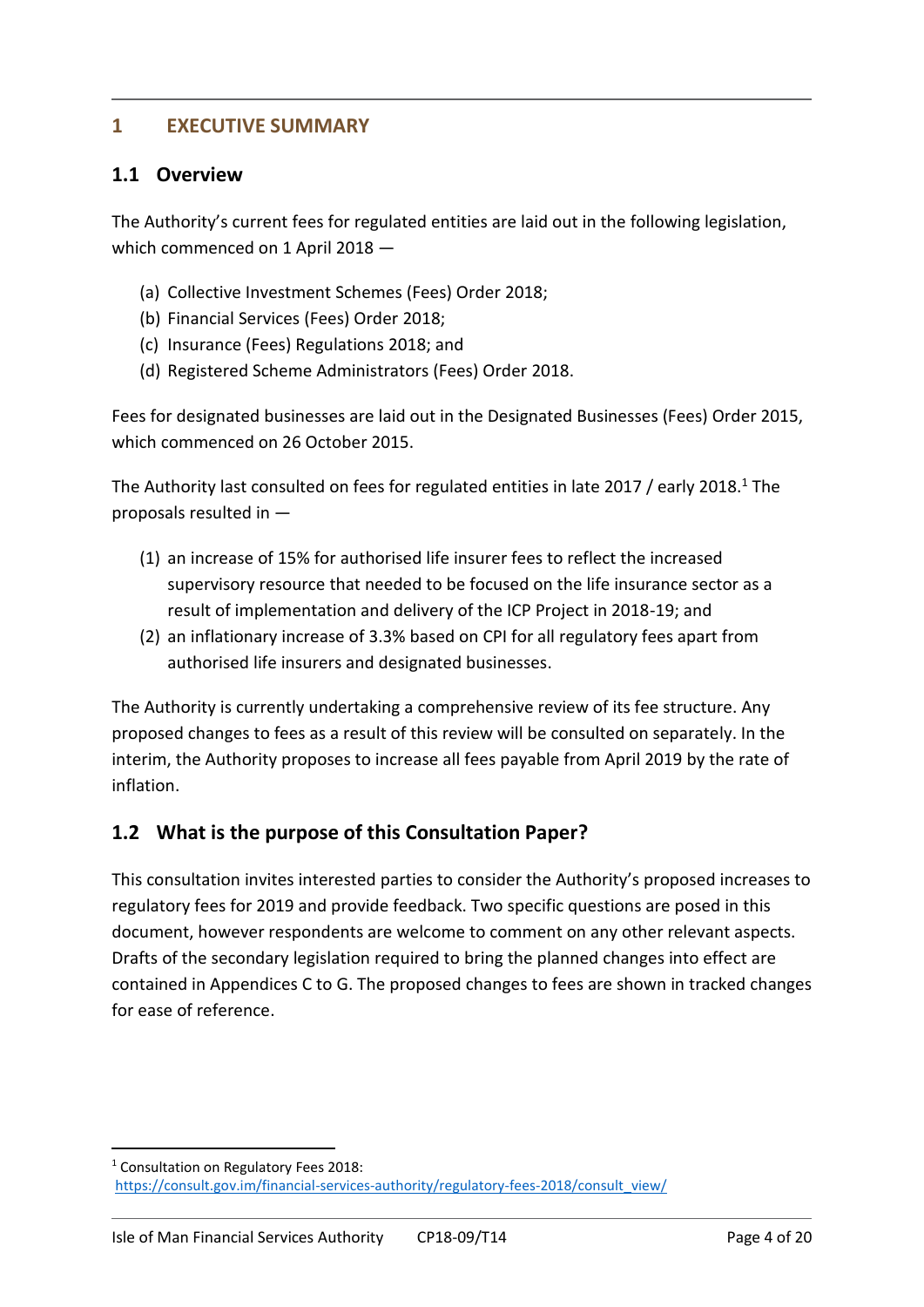# **1.3 Who may be affected by this Consultation Paper?**

The consultation is relevant to all persons that are licensed, authorised or registered under the FSA08, IA08, RBSA00, DBROA15 or that have responsibility for collective investment schemes under the CISA08. It is also relevant to advisers to those persons, or potential applicants for those permissions or their advisers.

# **2 CONSULTATION PROCESS**

# **2.1 The Authority's regulatory objectives**

The Authority's regulatory objectives are set out in section  $2(2)$  of the FSA08 as  $-$ 

- (a) securing an appropriate degree of protection for policyholders, members of retirement benefits schemes and the customers of persons carrying on a regulated activity;
- (b) the reduction of financial crime; and
- (c) the maintenance of confidence in the Island's financial services, insurance and pensions industries through effective regulation, thereby supporting the Island's economy and its development as an international financial centre.

The Authority's expenditure is covered by a combination of fees paid by regulated entities and a contribution from the Isle of Man Government. Fees paid by regulated entities therefore contribute towards the carrying out of the Authority's functions and maintenance and development of the Island's regulatory framework for financial services. Further information on the Authority's income and expenditure for the year ended 31 March 2018 can be found in Appendix E of the Authority's Annual Report for 2017-18<sup>2</sup>.

The Authority is required to give consideration to certain factors when discharging its functions in accordance with paragraph 3 of Schedule 1 to the FSA08. As regulatory fees relate directly to the Authority's ability to discharge its functions, all of the factors are relevant to some degree, however the most relevant factors are considered as follows:

| Factor                               | <b>Information</b>                              |
|--------------------------------------|-------------------------------------------------|
| The need for the regulatory,         | The Authority needs to maintain sufficient      |
| supervisory and registration regimes | income in order to be able to effectively carry |
| to be effective, responsive to       | out its statutory functions and achieve its     |
| commercial developments and          | regulatory objectives. The proposed fee         |
| proportionate to the benefits which  | increases for 2019 are limited to inflationary  |

<sup>1</sup> <sup>2</sup> <https://www.iomfsa.im/media/2489/fsa-annual-report-2017-2018.pdf>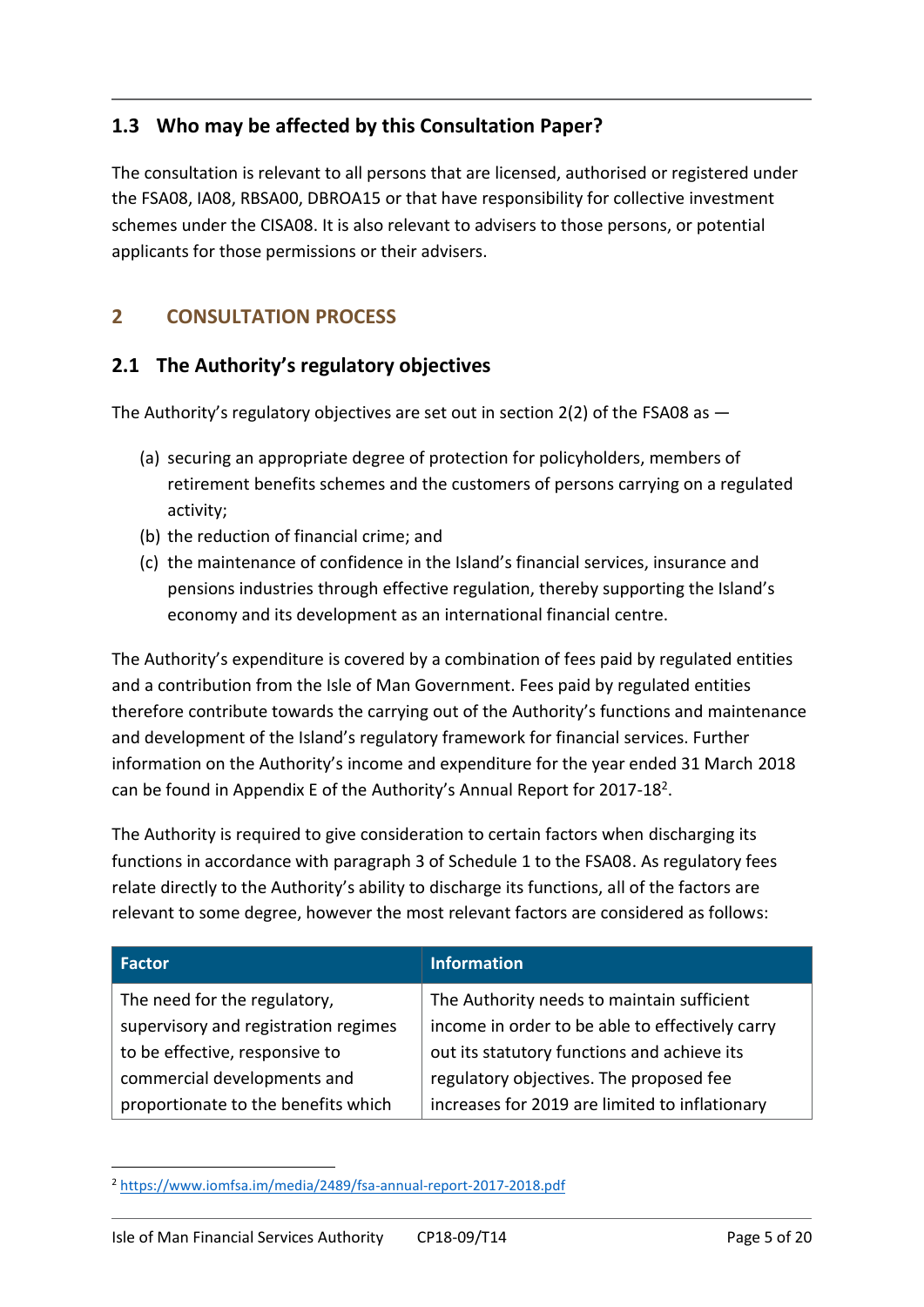| <b>Factor</b>                                                                                                        | <b>Information</b>                                                                                                                                                                                                                                                                                                                                                                                                                                         |
|----------------------------------------------------------------------------------------------------------------------|------------------------------------------------------------------------------------------------------------------------------------------------------------------------------------------------------------------------------------------------------------------------------------------------------------------------------------------------------------------------------------------------------------------------------------------------------------|
| are expected to result from the<br>imposition of any regulatory burden.                                              | costs over the last year and are not expected to<br>significantly alter the regulatory burden.                                                                                                                                                                                                                                                                                                                                                             |
| The need to use resources in an<br>efficient and economic way.                                                       | The proposed increases in fees seek to help<br>maintain the Authority's income at a constant<br>level in real terms until completion of the wider<br>fees review. A review programme of the<br>Authority's key processes continues to<br>harmonise processes carried over from the<br>Authority's predecessor organisations and help<br>ensure that resources are used efficiently and<br>economically.                                                    |
| The desirability of facilitating the<br>development of the financial services,<br>insurance and pensions industries. | The standards that international finance centres<br>such as the Isle of Man are expected to meet are<br>continually developing. The Island's regulatory<br>framework needs to keep pace with these<br>developments in order to remain competitive<br>and help protect the Island's reputation. A<br>significant amount of the Authority's resources is<br>directed towards this effort, which underlines<br>the importance of stable funding arrangements. |
| The impact of its decision on the<br>stability of the financial system of the<br>Island.                             | The Authority's expenses are covered by a<br>combination of fees from regulated entities and<br>a contribution from the Isle of Man Government.<br>The Authority is not seeking to significantly alter<br>the current fee structure at this time. The<br>increases proposed are limited to the rate of<br>inflation for the last year.                                                                                                                     |

# **2.2 Responding to the Consultation Paper**

Open dialogue with stakeholders is an essential element for successful development of the Authority's proposals and constructive feedback will help the Authority reach an informed decision on the content of the proposals and manner of implementation.

As responses to the consultation may be subject to publication or disclosure in accordance with access to information regimes, respondents should state if they wish their response to remain confidential and, if so, the reasons for this.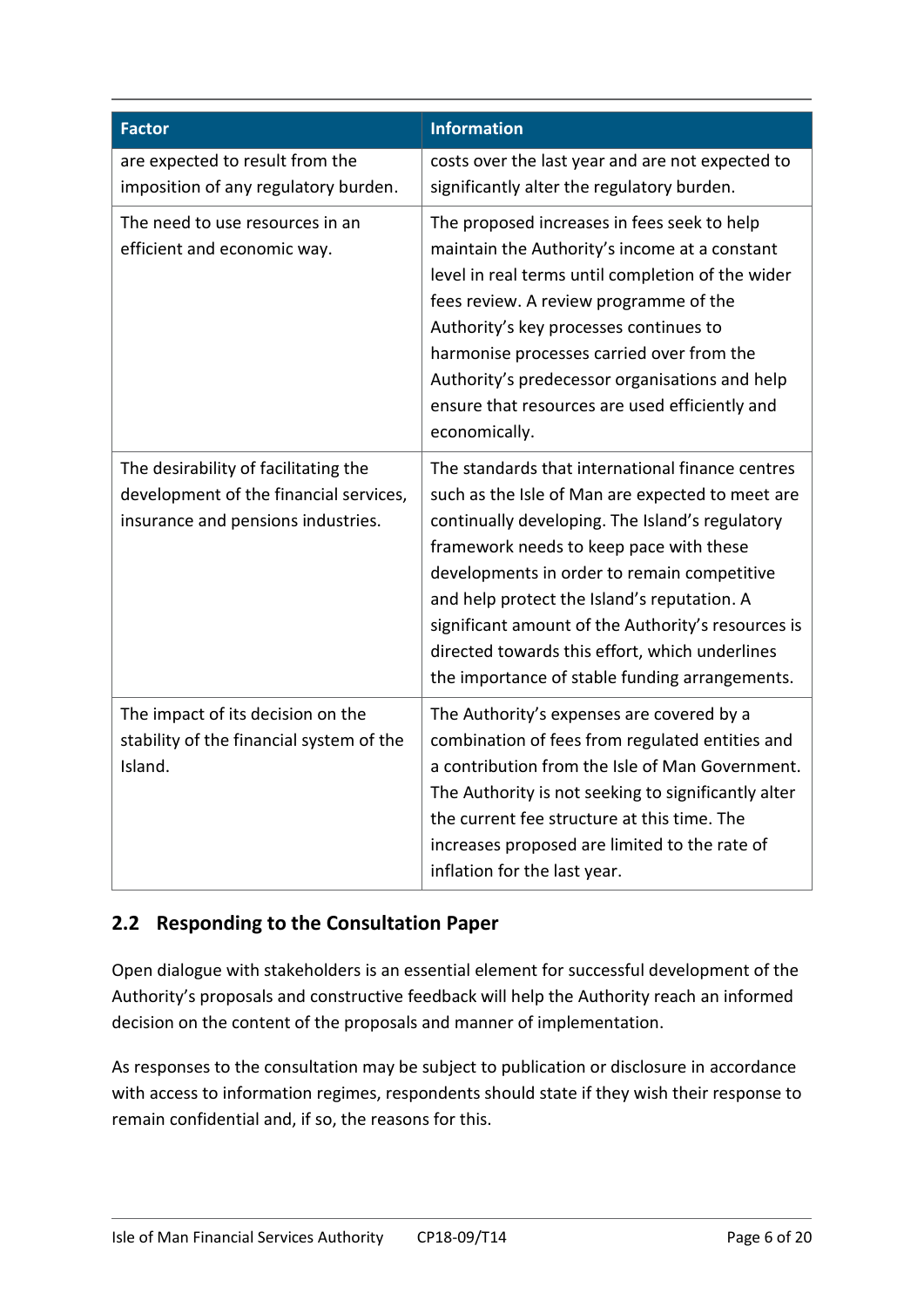Submissions received by the closing date of the consultation will be considered but may not necessarily result in a change to the proposals following a review of all responses received.

Professional bodies, trade associations and other representative groups are asked to provide a summary of the people and organisations that they represent when responding to a consultation as well as the methodology used to gain members' input.

The Authority requests that submissions are not made anonymously as they will not be considered or included in the Consultation Response.

This Consultation Paper has been published on the Authority's website<sup>3</sup> and the Isle of Man Government's Consultation Hub<sup>4</sup>. A list of specific representative groups to which this Consultation Paper has been sent is shown in Appendix A.

# **3 PROPOSALS**

#### **3.1 Overview**

Fees for regulated entities were last reviewed in 2017/18 and changes were introduced for regulatory fees payable from 1 April 2018. Authorised life insurer fees were increased by 15% and all other regulatory fees were increased by the rate of inflation. The rate was based on CPI data maintained by the Isle of Man Government's Cabinet Office for the year to October 2017. <sup>5</sup> The increase for all regulatory fees was calculated at 3.3% with amounts being rounded up to the nearest £1. This included both annual fees and application fees.

Fees under the FSA08 and CISA08 are currently charged in July or August each year. Fees for authorised insurers and permit holders under the IA08 are charged in April each year. Fees for insurance managers are charged in July. Insurance intermediaries apply annually for registration and so the application fee is payable on an annual basis on the date of first application for registration. Fees for retirement benefits schemes administrators are charged in August every year. Fees for designated businesses are charged in November every year.

A comprehensive review of the Authority's fee structure is underway and separate consultations in respect of those proposals will be issued in due course. As an interim measure, the Authority proposes to increase all fees payable from April 2019 by the rate of inflation rounded up to the nearest £1.

1

<sup>&</sup>lt;sup>3</sup> <https://www.iomfsa.im/fsa-consultations/>

<sup>4</sup> <https://consult.gov.im/>

<sup>5</sup> <https://www.gov.im/categories/tax-vat-and-your-money/inflation/>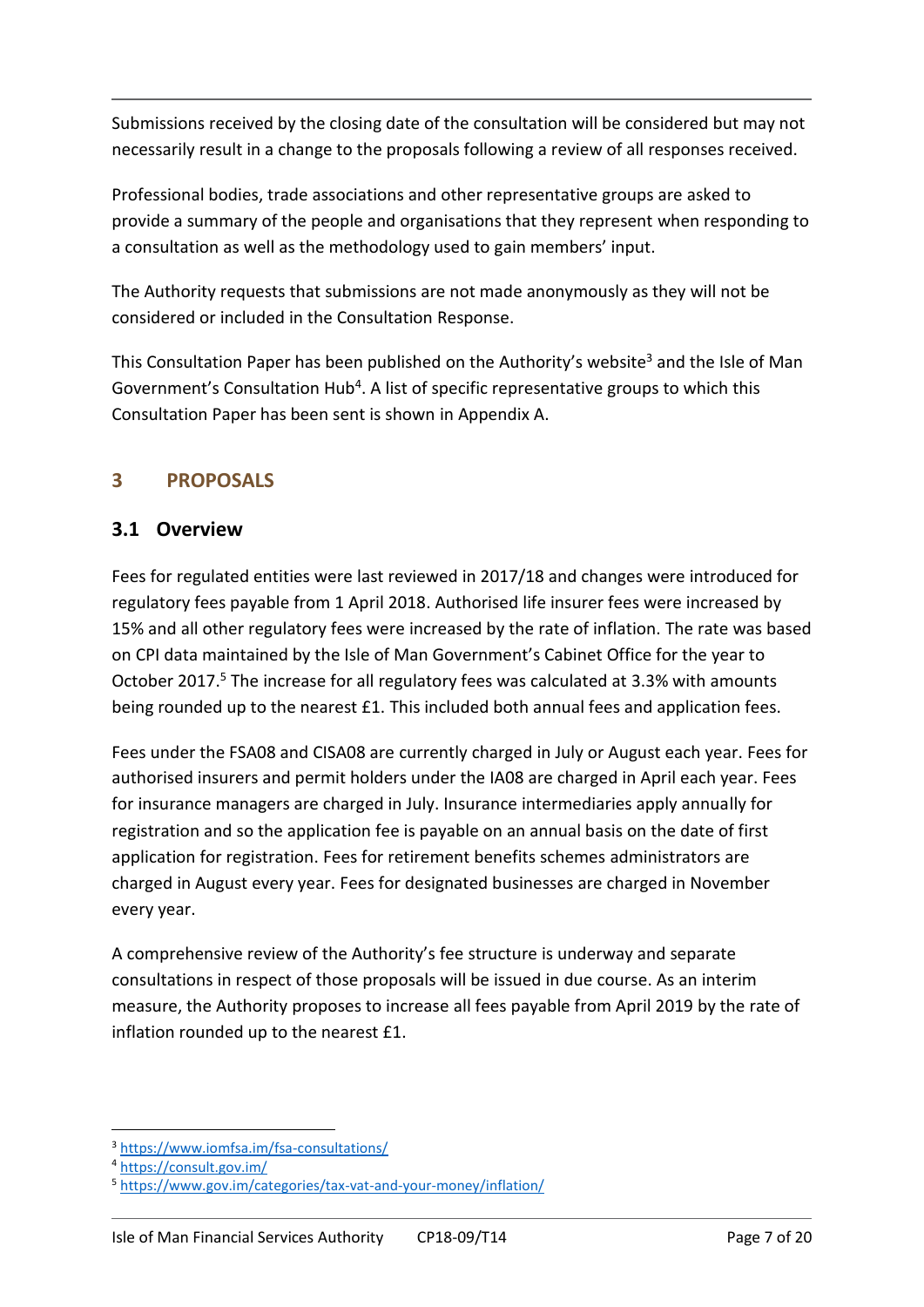Fees for designated businesses have not been changed since the registration and oversight framework was introduced in 2015. A decision was taken at that time not to make any changes to fees for a period of three years of the framework being introduced, after which the registration and oversight processes and how fees are levied would be reviewed based on a clearer understanding of the sector and the registrants. The three-year period has now elapsed, and it is considered appropriate that designated business fees should be increased in line with regulated entity fees from 1 April 2019.

# **3.2 Inflationary increase to all fees**

The Authority proposes to apply an inflationary increase to all fees. The rate of inflation for the 2018 fees was calculated using CPI data for the year to October 2017. For consistency, it is proposed to use the same reference period to calculate the rate of inflation to be applied to the 2019 fees. The CPI figure for the year to October 2018 is calculated at 3.5%.<sup>6</sup> The proposed increases are shown in both nominal and relative terms in Appendix B, with amounts having been rounded up to the nearest £1.

# **3.3 Draft secondary legislation**

Drafts of the secondary legislation needed to bring the proposals into effect have been prepared and are included in the following Appendices for consideration —

- (a) Appendix C Collective Investment Schemes (Fees) Order 2019;
- (b) Appendix D Financial Services (Fees) Order 2019;
- (c) Appendix E Insurance (Fees) Regulations 2019;
- (d) Appendix F Registered Scheme Administrators (Fees) Order 2019; and
- (e) Appendix G Designated Businesses (Fees) Order 2019.

The proposed fee changes are shown in tracked changes to enable comparison with the fee amounts in the current legislation.

#### **4 IMPACT ASSESSMENT**

The proposed changes to regulatory fees from 1 April 2019 are based on CPI data over the past year and are intended to help maintain the Authority's income at a constant level until the wider review of fees has been completed. These changes are not expected to have a significant impact on regulated entities.

The Authority is aware of the cost of regulation to regulated entities and seeks to satisfy its regulatory objectives with the least impact. The Authority continues with its programme to

<sup>1</sup> <sup>6</sup> <https://www.gov.im/categories/tax-vat-and-your-money/inflation/>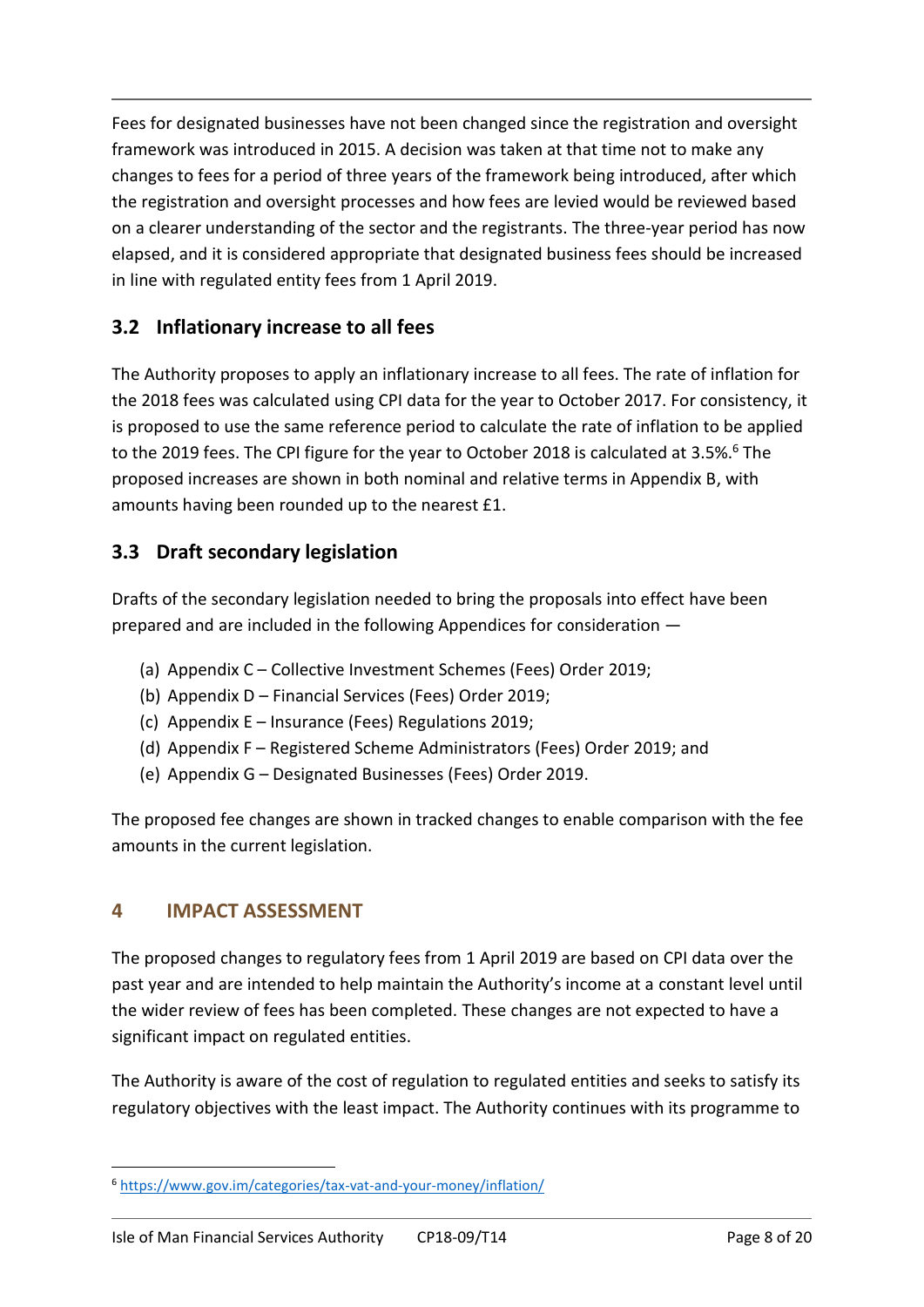review its key processes to help ensure that resources continue to be used in an efficient and economic way.

# **5 QUESTIONS**

#### **Question 1**

Do you have any comments on the proposed fee increases? If so, please provide any relevant explanation or supporting information.

#### **Question 2**

Are there any other comments in relation to fees that you would like to make? If so, please provide any relevant explanation or supporting information.

#### **6 NEXT STEPS**

Following closure of the consultation period, the Authority will review the responses received and publish a Consultation Response document on the Authority's website and the Isle of Man Government's Consultation Hub<sup>7</sup>.

Subject to any changes to the proposals that may be made as a result of responses received, it is intended that the draft legislation will be finalised for laying before Tynwald for approval at the March 2019 sitting for commencement in April 2019.

1

<sup>7</sup> <https://consult.gov.im/>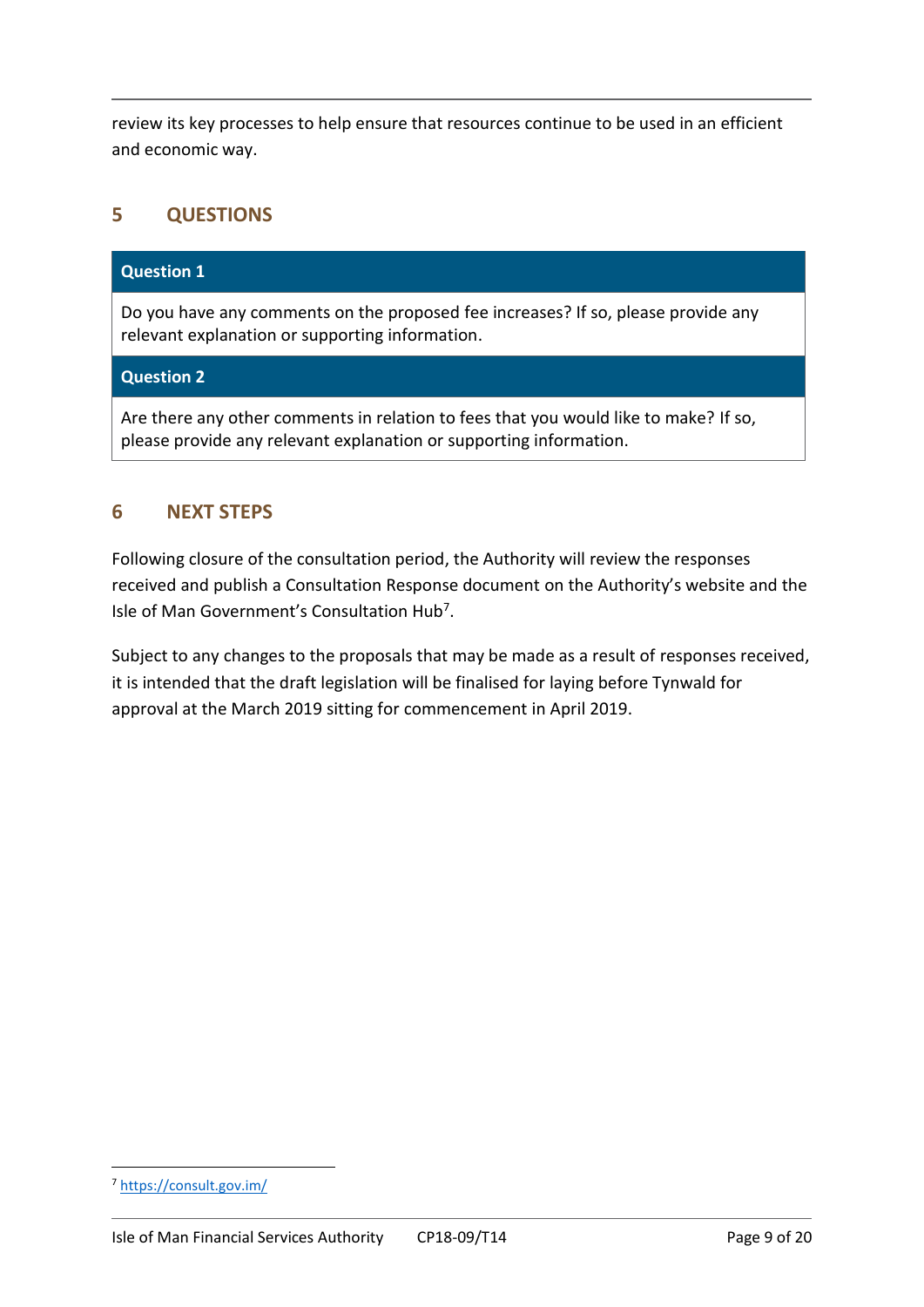# **APPENDIX A – LIST OF REPRESENTATIVE GROUPS TO WHICH THIS CONSULTATION PAPER HAS BEEN SENT**

- Alliance of Isle of Man Compliance Professionals
- Association of Chartered Certified Accountants (as oversight body)
- Association of Corporate Service Providers
- Chartered Institute for Securities and Investment
- Financial Planners & Insurance Brokers Association
- Institute of Certified Bookkeepers (as oversight body)
- Institute of Chartered Accountants in England and Wales (as oversight body)
- Institute of Directors
- Institute of Financial Accountants (as oversight body)
- International Association of Bookkeepers (as oversight body)
- Isle of Man Wealth & Fund Services Association
- Isle of Man Association of Chartered Certified Accountants
- Isle of Man Association of Pension Scheme Providers
- Isle of Man Bankers Association
- Isle of Man Captives Association
- Isle of Man Chamber of Commerce
- Isle of Man Insurance Institute
- Isle of Man Law Society (as oversight body)
- Isle of Man Society of Chartered Accountants
- London Institute of Banking and Finance
- Manx Insurance Association
- Society of Trust and Estate Practitioners.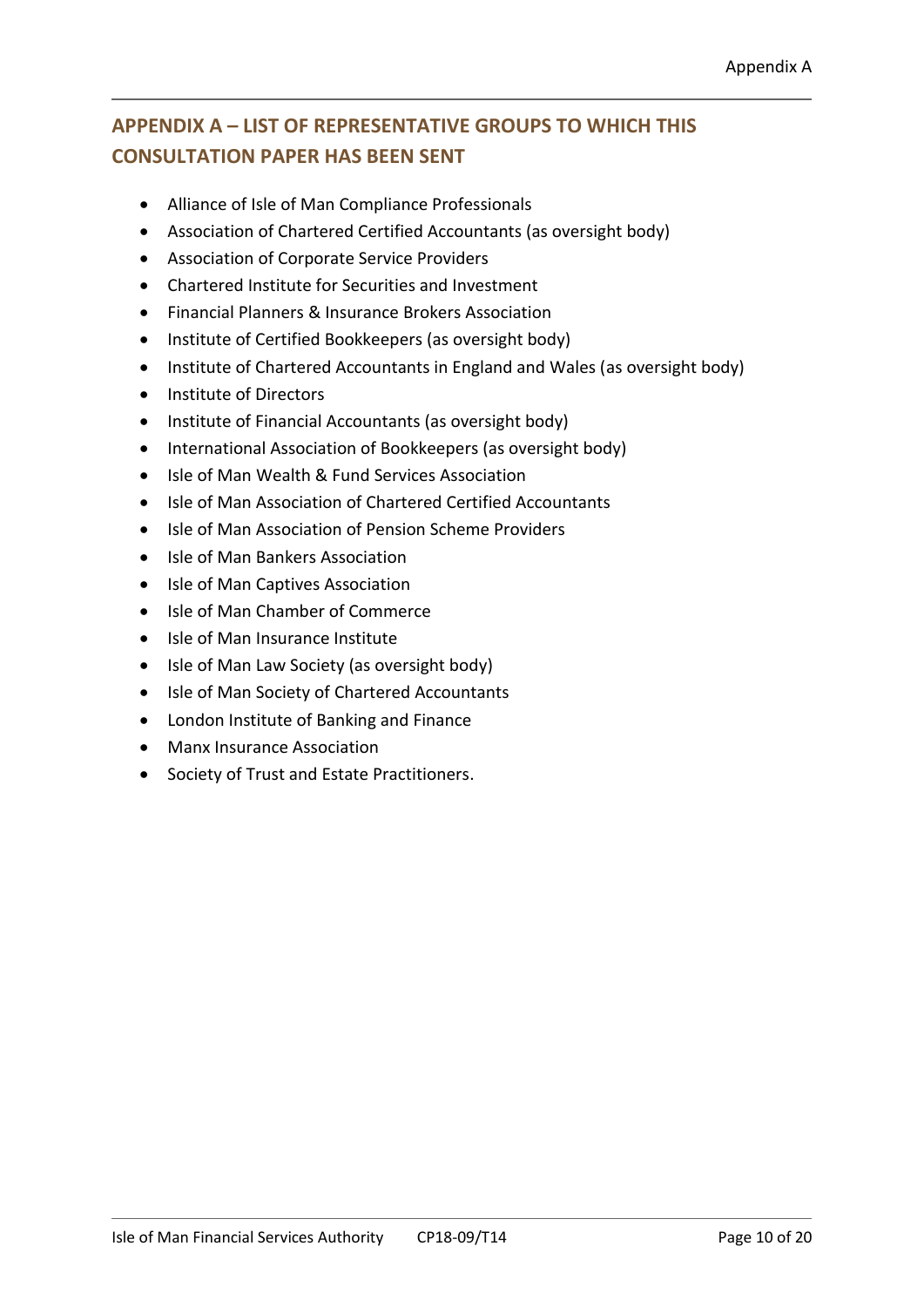# **APPENDIX B – TABLES OF FEE CHANGES IN NOMINAL AND RELATIVE TERMS**

# **1. Collective Investment Schemes Act 2008**

| <b>APPLICATION FEES (CISA08)</b>     |              | <b>2018 fee</b> | 2019     | <b>Incremental</b> |
|--------------------------------------|--------------|-----------------|----------|--------------------|
|                                      |              |                 | proposal | increase           |
| <b>Authorised schemes</b>            |              |                 |          |                    |
| Authorised scheme - single tier      | Per fund     | £2,201          | £2,279   | £78                |
| Authorised scheme - umbrella         | Per fund     | £2,036          | £2,108   | £72                |
| Authorised scheme - umbrella         | Per sub-fund | £837            | £867     | £30                |
| <b>Recognised schemes</b>            |              |                 |          |                    |
| Recognised scheme - p.1, Sch.4       |              | Nil             | Nil      | Nil                |
| Recognised scheme - Single tier      | Per fund     | £3,761          | £3,893   | £132               |
| under p.2, Sch.4                     |              |                 |          |                    |
| Recognised scheme - Umbrella         | Per fund     | £2,976          | £3,081   | £105               |
| under p.2, Sch.4                     |              |                 |          |                    |
| Recognised scheme - Umbrella         | Per sub-fund | £682            | £706     | £24                |
| under p.2, Sch.4                     | $(1-10)$     |                 |          |                    |
| Recognised scheme - Umbrella         | Per sub-fund | £476            | £493     | £17                |
| under p.2, Sch.4                     | $(11$ and    |                 |          |                    |
|                                      | above)       |                 |          |                    |
| <b>International schemes</b>         |              |                 |          |                    |
| International scheme - full          |              | £1,312          | £1,358   | £46                |
| international                        |              |                 |          |                    |
| International scheme - other classes |              | Nil             | Nil      | Nil                |
| of international                     |              |                 |          |                    |

| <b>ANNUAL FEES (CISA08)</b>     |              | <b>2018 fee</b> | 2019<br>proposal | <b>Incremental</b><br>increase |
|---------------------------------|--------------|-----------------|------------------|--------------------------------|
| <b>Authorised schemes</b>       |              |                 |                  |                                |
| Authorised scheme - single tier | Per fund     | £1,519          | £1,573           | £54                            |
| Authorised scheme - umbrella    | Per fund     | Nil             | Nil              | Nil                            |
| Authorised scheme - umbrella    | Per sub-fund | £837            | £867             | £30                            |
| <b>Recognised schemes</b>       |              |                 |                  |                                |
| Recognised scheme - p.1, Sch.4  |              | £1,829          | £1,894           | £65                            |
| Recognised scheme - Single tier | Per fund     | £2,036          | £2,108           | £72                            |
| under p.2, Sch.4                |              |                 |                  |                                |
| Recognised scheme - Umbrella    | Per fund     | Nil             | Nil              | Nil                            |
| under p.2, Sch.4                |              |                 |                  |                                |
| Recognised scheme - Umbrella    | Per sub-fund | £682            | £706             | £24                            |
| under p.2, Sch.4                | (1-10)       |                 |                  |                                |
| Recognised scheme - Umbrella    | Per sub-fund | £476            | £493             | £17                            |
| under p.2, Sch.4                | (11 and      |                 |                  |                                |
|                                 | above)       |                 |                  |                                |
| <b>International schemes</b>    |              |                 |                  |                                |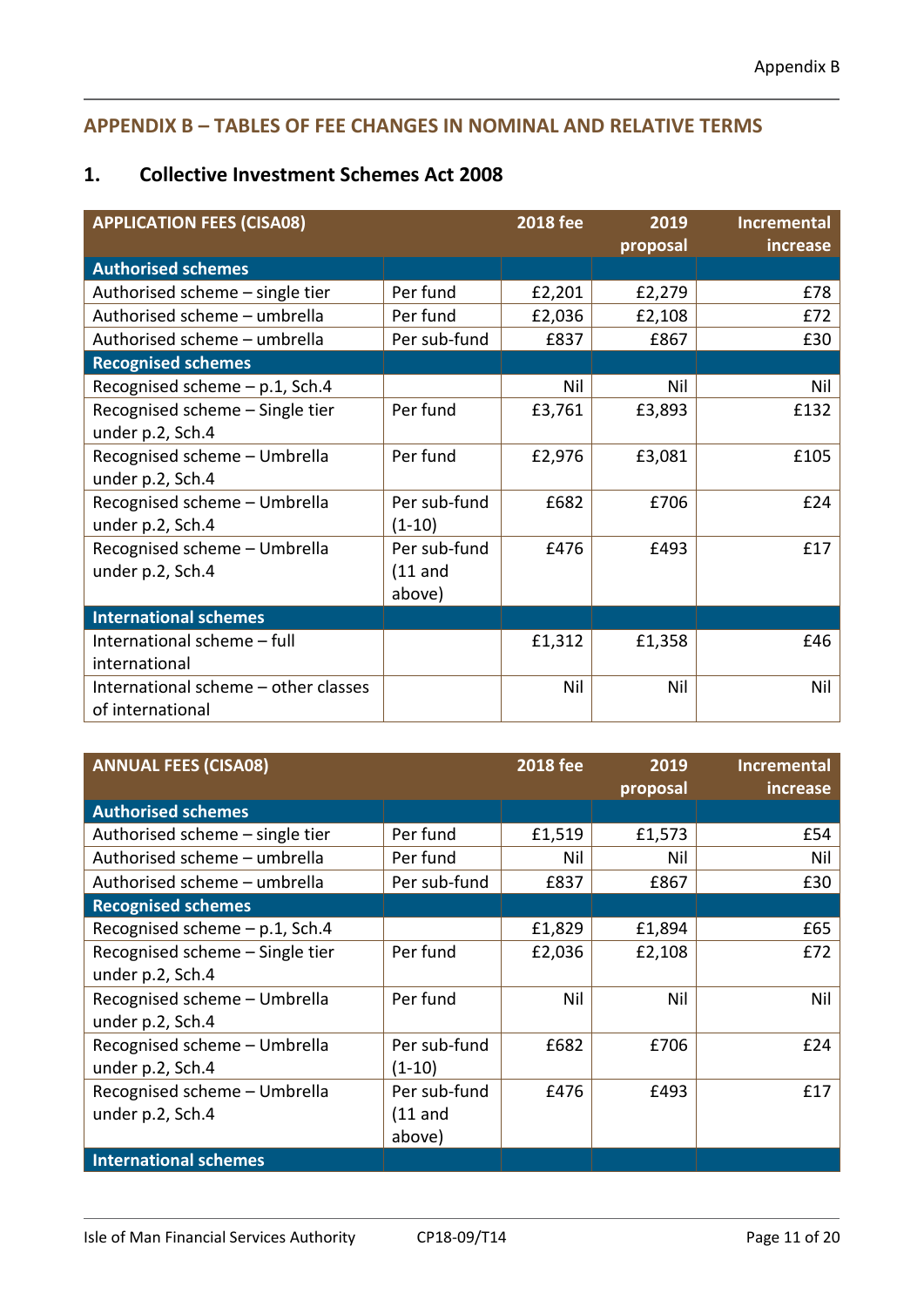| <b>ANNUAL FEES (CISA08)</b>                              | <b>2018 fee</b> | 2019<br>proposal | <b>Incremental</b><br>increase |
|----------------------------------------------------------|-----------------|------------------|--------------------------------|
| International scheme - full<br>international             | £1,674          | £1,733           | f <sub>59</sub>                |
| International scheme - other classes<br>of international | £786            | £814             | f28                            |

# **2. Financial Services Act 2008**

| <b>APPLICATION FEES (FSA08)</b>         | <b>2018 fee</b> | 2019     | <b>Incremental</b> |
|-----------------------------------------|-----------------|----------|--------------------|
|                                         |                 | proposal | increase           |
| <b>Class 1 - Deposit Taking</b>         |                 |          |                    |
| Class 1 (1) or (2) (deposit taker)      | £10,279         | £10,639  | £360               |
| Class 1(3) (representative office)      | £3,130          | £3,240   | £110               |
| <b>Class 2 - Investment Business</b>    |                 |          |                    |
| Class 2 (1) to (7) (stockbroker)        | £2,407          | £2,492   | £85                |
| dealing as principal on own account     |                 |          |                    |
| Class 2 (1) to (7) (stockbroker) not    | £2,407          | £2,492   | £85                |
| dealing as principal on own account     |                 |          |                    |
| Class 2 (2) and (5) (custodian)         | £2,407          | £2,492   | £85                |
| Class 2(3) only                         | £2,036          | £2,108   | £72                |
| Class 2 (3) and (7) (financial adviser) | £2,036          | £2,108   | £72                |
| Class 2 (3) and (5)                     | £2,036          | £2,108   | £72                |
| Class 2 (3) and (6) (investment         | £2,036          | £2,108   | £72                |
| adviser to retirement benefits          |                 |          |                    |
| scheme) and may include (7)             |                 |          |                    |
| (financial adviser)                     |                 |          |                    |
| Class 2 (3) to (7) (discretionary       | £2,036          | £2,108   | £72                |
| portfolio manager)                      |                 |          |                    |
| Class 2 (3), (4), (5) and (7)           | £2,036          | £2,108   | £72                |
| Class 2 in any other case               | £2,036          | £2,108   | £72                |
| <b>Class 3 - Services to Collective</b> |                 |          |                    |
| <b>Investment Schemes</b>               |                 |          |                    |
| Class $3(1)$ or $(2)$ (manager or       | £2,036          | £2,108   | £72                |
| administrator)                          |                 |          |                    |
| Class 3 (3), (4) and/or (5) (trustee,   | £2,036          | £2,108   | £72                |
| fiduciary custodian or custodian)       |                 |          |                    |
| Class 3 (6) (asset manager)             | £2,036          | £2,108   | £72                |
| Class 3 (7) (investment adviser)        | £2,036          | £2,108   | £72                |
| Class 3 (8) (promoter)                  | £2,036          | £2,108   | £72                |
| Class 3 (9) (management and/or          | £2,036          | £2,108   | £72                |
| administration services)                |                 |          |                    |
| Class 3 (10) (administration services   | £2,036          | £2,108   | £72                |
| to overseas manager and/or              |                 |          |                    |
| administrator)                          |                 |          |                    |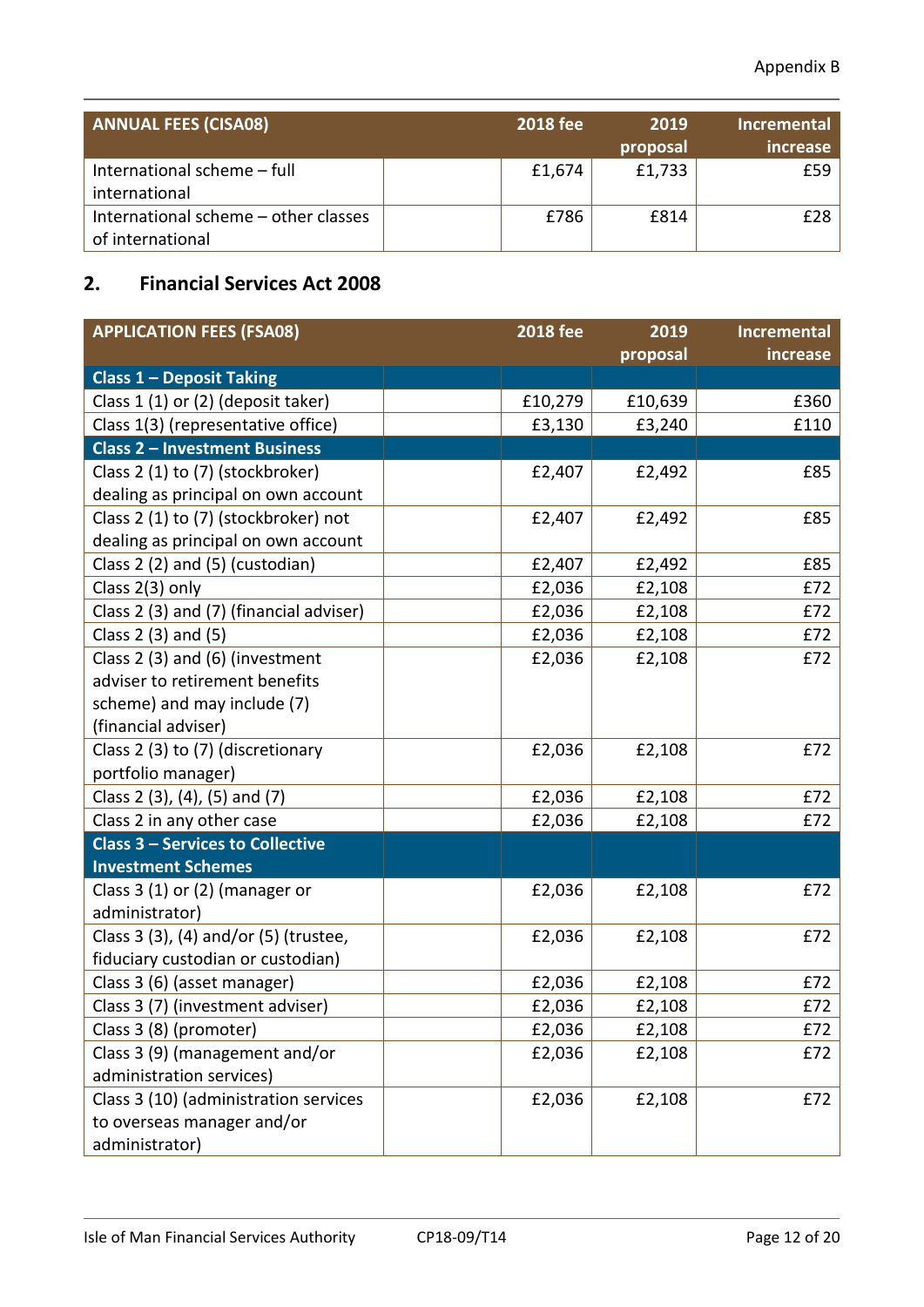| <b>APPLICATION FEES (FSA08)</b>               | <b>2018 fee</b> | 2019         | Incremental |
|-----------------------------------------------|-----------------|--------------|-------------|
|                                               |                 | proposal     | increase    |
| Class 3 (11) and/or (12) (manager             |                 | £527<br>£546 | £19         |
| etc. of exempt or exempt-type                 |                 |              |             |
| scheme)                                       |                 |              |             |
| Class 3 (13)                                  |                 | Nil<br>Nil   | Nil         |
| <b>Class 4 - Corporate Services and</b>       |                 |              |             |
| <b>Class 5 - Trust Services</b>               |                 |              |             |
| Class 4 and/or Class 5                        | £2,149          | £2,225       | £76         |
| Class 5 (4) (trust corporation)               | £2,511          | £2,599       | £88         |
| together with any Class 4 or 5                |                 |              |             |
| Class 4(6) (professional officer)             | £1,674          | £1,733       | £59         |
| Class 5 (2) and/or (5) and/or (6)             | £1,674          | £1,733       | £59         |
| (professional officer)                        |                 |              |             |
| <b>Class 6 - Crowdfunding Platforms</b>       |                 |              |             |
| Class 6 (crowdfunding platforms)              | £2,036          | £2,108       | £72         |
| Class 7 - Management or                       |                 |              |             |
| <b>Administration Services</b>                |                 |              |             |
| Class 7 (management or                        |                 | £527<br>£546 | £19         |
| administration services)                      |                 |              |             |
| <b>Class 8 - Money Transmission</b>           |                 |              |             |
| <b>Services</b>                               |                 |              |             |
| Class 8 $(1)$ , $(2)(b)$ and/or $(3)$ (bureau | £1,044          | £1,081       | £37         |
| de change, payment services as                |                 |              |             |
| agent and cheque cashing services)            |                 |              |             |
| Class $8(2)(a)$ and/or $(4)$ (payment         | £2,304          | £2,385       | £81         |
| services as principal and e-money             |                 |              |             |
| issuance)                                     |                 |              |             |
| <b>Miscellaneous application fees</b>         |                 |              |             |
| Licence extension (within the same            |                 | £527<br>£546 | £19         |
| Class)                                        |                 |              |             |
| Incidental Class 4 permissions for            |                 | Nil<br>Nil   | Nil         |
| Class 3 licenceholders                        |                 |              |             |
| Management or administration of               |                 | Nil<br>Nil   | Nil         |
| overseas schemes                              |                 |              |             |

| <b>ANNUAL FEES (FSA08)</b>         |             | <b>2018 fee</b> | 2019<br>proposal | <b>Incremental</b><br>increase |
|------------------------------------|-------------|-----------------|------------------|--------------------------------|
| <b>Class 1 - Deposit Taking</b>    |             |                 |                  |                                |
| Class 1 (1) or (2) (deposit taker) | $<$ £1 $bn$ | £19,824         | £20,518          | £694                           |
|                                    | deposits    |                 |                  |                                |
| Class 1 (1) or (2) (deposit taker) | $£1bn-E5bn$ | £23,481         | £24,303          | £822                           |
|                                    | deposits    |                 |                  |                                |
| Class 1 (1) or (2) (deposit taker) | >E5bn       | £26,084         | £26,997          | £913                           |
|                                    | deposits    |                 |                  |                                |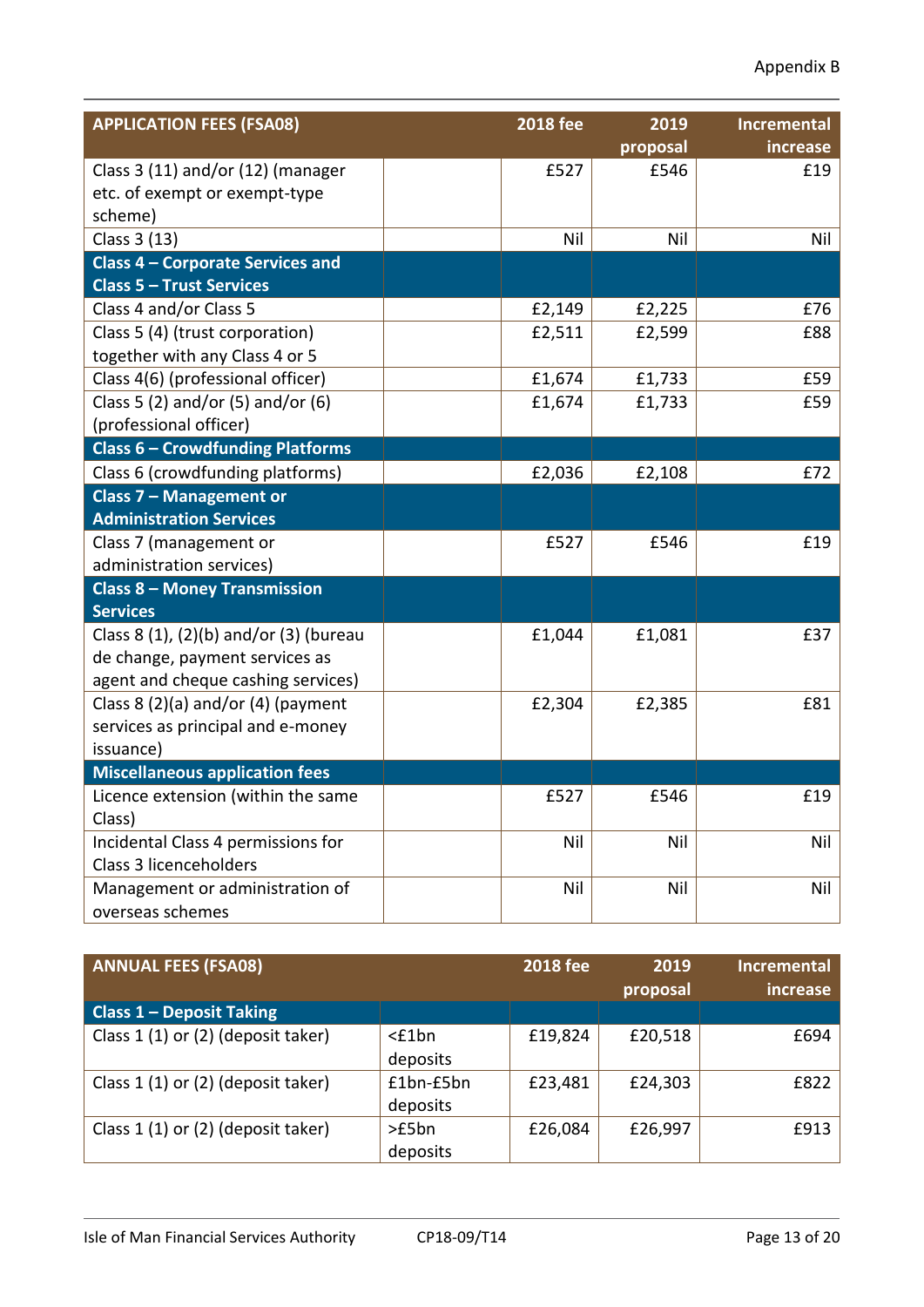| <b>ANNUAL FEES (FSA08)</b>              |                   | <b>2018 fee</b> | 2019     | <b>Incremental</b> |
|-----------------------------------------|-------------------|-----------------|----------|--------------------|
|                                         |                   |                 | proposal | increase           |
| Class 1 (1) or (2) (deposit taker)      | Per branch        | £6,891          | £7,133   | £242               |
|                                         | and/or            |                 |          |                    |
|                                         | subsidiary        |                 |          |                    |
| Class 1(3) (representative office)      |                   | £2,614          | £2,706   | £92                |
| <b>Class 2 - Investment Business</b>    |                   |                 |          |                    |
| Class 2 (1) to (7) (stockbroker)        |                   | £20,660         | £21,384  | £724               |
| dealing as principal on own account     |                   |                 |          |                    |
| Class 2 (1) to (7) (stockbroker) not    |                   | £11,901         | £12,318  | £417               |
| dealing as principal on own account     |                   |                 |          |                    |
| Class 2 (2) and (5) (custodian)         |                   | £7,779          | £8,052   | £273               |
| Class 2(3) only                         |                   | £2,087          | £2,161   | £74                |
| Class 2 (3) and (7) (financial adviser) | $\leq$ 2 advisers | £1,622          | £1,679   | £57                |
| Class 2 (3) and (7) (financial adviser) | $\geq$ 3 advisers | £2,087          | £2,161   | £74                |
| Class 2 (3) and (5)                     |                   | £5,899          | £6,106   | £207               |
| Class 2 (3) and (6) (investment         |                   | £5,899          | £6,106   | £207               |
| adviser to retirement benefits          |                   |                 |          |                    |
| scheme) and may include (7)             |                   |                 |          |                    |
| (financial adviser)                     |                   |                 |          |                    |
| Class 2 (3) to (7) (discretionary       |                   | £5,899          | £6,106   | £207               |
| portfolio manager)                      |                   |                 |          |                    |
| Class 2 (3), (4), (5) and (7)           |                   | £5,899          | £6,106   | £207               |
| Class 2 in any other case               |                   | £7,779          | £8,052   | £273               |
| <b>Class 3 - Services to Collective</b> |                   |                 |          |                    |
| <b>Investment Schemes</b>               |                   |                 |          |                    |
| Class $3(1)$ or $(2)$ (manager or       |                   | £11,901         | £12,318  | £417               |
| administrator)                          |                   |                 |          |                    |
| Class $3(1)$ or $(2)$ (manager or       |                   | £7,779          | £8,052   | £273               |
| administrator)                          |                   |                 |          |                    |
| Class 3 (3), (4) and/or (5) (trustee,   | Except for        | £11,901         | £12,318  | £417               |
| fiduciary custodian or custodian)       | authorised or     |                 |          |                    |
|                                         | full              |                 |          |                    |
|                                         | international     |                 |          |                    |
| Class 3 (3), (4) and/or (5) (trustee,   | For authorised    | £29,276         | £30,301  | £1,025             |
| fiduciary custodian or custodian)       | or full           |                 |          |                    |
|                                         | international     |                 |          |                    |
| Class 3 (6) (asset manager)             |                   | £7,779          | £8,052   | £273               |
| Class 3 (7) (investment adviser)        |                   | £5,899          | £6,106   | £207               |
| Class 3 (8) (promoter)                  |                   | £1,881          | £1,947   | £66                |
| Class 3 (9) (management and/or          |                   | £12,469         | £12,906  | £437               |
| administration services)                |                   |                 |          |                    |
| Class 3 (10) (administration services   |                   | £5,899          | £6,106   | £207               |
| to overseas manager and/or              |                   |                 |          |                    |
| administrator)                          |                   |                 |          |                    |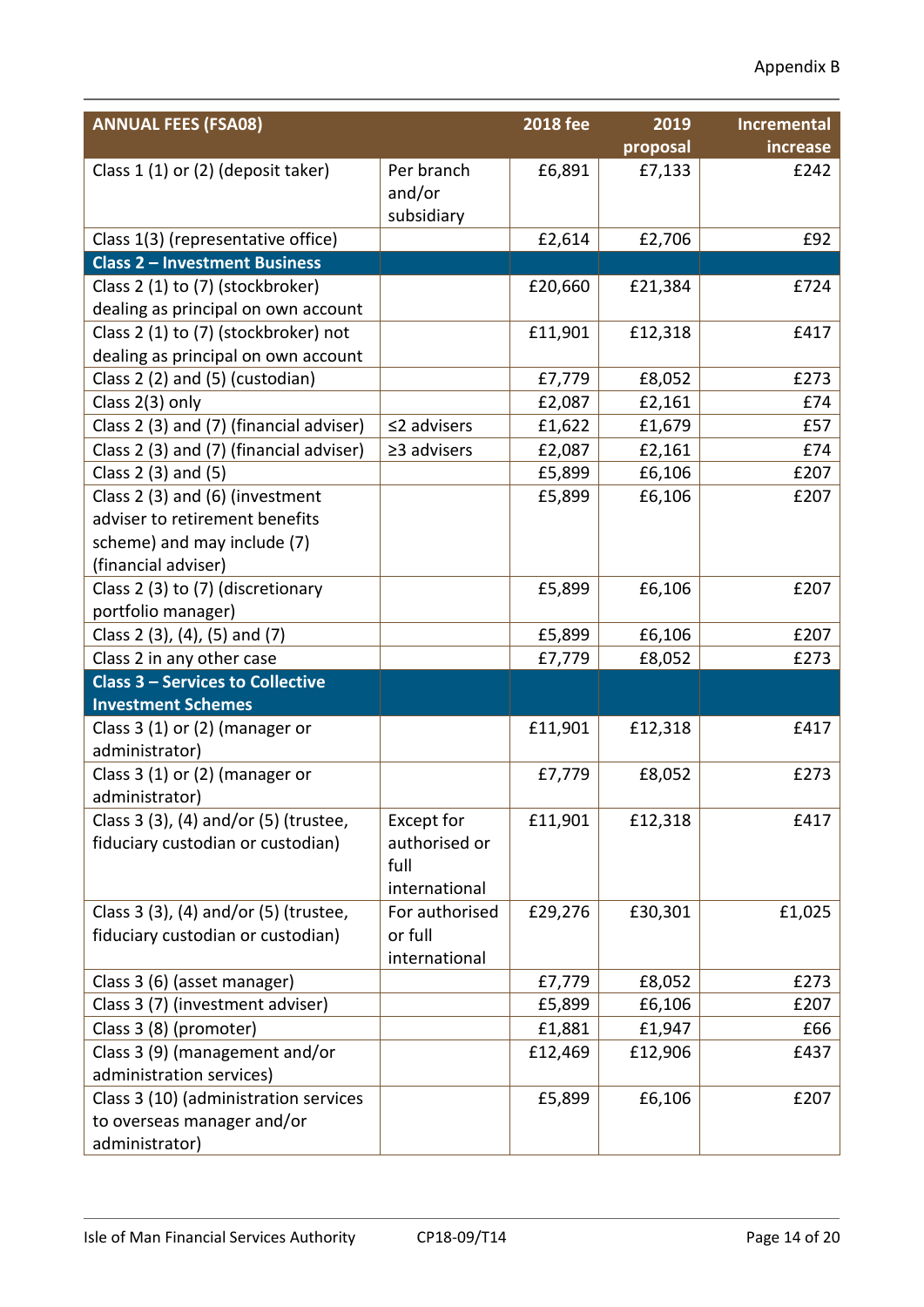| <b>ANNUAL FEES (FSA08)</b>              |                     | <b>2018 fee</b> | 2019     | <b>Incremental</b> |
|-----------------------------------------|---------------------|-----------------|----------|--------------------|
|                                         |                     |                 | proposal | increase           |
| Class 3 (11) and/or (12) (manager       |                     | £527            | £546     | £19                |
| etc. of exempt or exempt-type           |                     |                 |          |                    |
| scheme)                                 |                     |                 |          |                    |
| Class 3 (13)                            |                     | Nil             | Nil      | Nil                |
|                                         |                     |                 |          |                    |
|                                         |                     |                 |          |                    |
| <b>Class 4 - Corporate Services and</b> |                     |                 |          |                    |
| <b>Class 5 - Trust Services</b>         |                     |                 |          |                    |
| Class 4 and/or Class 5                  | 0-100 entities      | £1,157          | £1,198   | £41                |
| Class 4 and/or Class 5                  | 101-250             | £2,511          | £2,599   | £88                |
|                                         | entities            |                 |          |                    |
| Class 4 and/or Class 5                  | 251-500<br>entities | £4,804          | £4,973   | £169               |
| Class 4 and/or Class 5                  | 501-1,000           | £9,504          | £9,837   | £333               |
|                                         | entities            |                 |          |                    |
| Class 4 and/or Class 5                  | 1,001-2,500         | £14,142         | £14,637  | £495               |
|                                         | entities            |                 |          |                    |
| Class 4 and/or Class 5                  | 2,501-5,000         | £18,780         | £19,438  | £658               |
|                                         | entities            |                 |          |                    |
| Class 4 and/or Class 5                  | 5,001-7,500         | £28,119         | £29,104  | £985               |
|                                         | entities            |                 |          |                    |
| Class 4 and/or Class 5                  | >7,500 entities     | £37,405         | £38,715  | £1,310             |
| Class 5 (4) (trust corporation)         | 0-100 entities      | £9,504          | £9,837   | £333               |
| together with any Class 4 or 5          |                     |                 |          |                    |
| Class 5 (4) (trust corporation)         | 101-250             | £9,504          | £9,837   | £333               |
| together with any Class 4 or 5          | entities            |                 |          |                    |
| Class 5 (4) (trust corporation)         | 251-500             | £9,504          | £9,837   | £333               |
| together with any Class 4 or 5          | entities            |                 |          |                    |
| Class 5 (4) (trust corporation)         | 501-1,000           | £9,504          | £9,837   | £333               |
| together with any Class 4 or 5          | entities            |                 |          |                    |
| Class 5 (4) (trust corporation)         | 1,001-2,500         | £14,142         | £14,637  | £495               |
| together with any Class 4 or 5          | entities            |                 |          |                    |
| Class 5 (4) (trust corporation)         | 2,501-5,000         | £18,780         | £19,438  | £658               |
| together with any Class 4 or 5          | entities            |                 |          |                    |
| Class 5 (4) (trust corporation)         | 5,001-7,500         | £28,119         | £29,104  | £985               |
| together with any Class 4 or 5          | entities            |                 |          |                    |
| Class 5 (4) (trust corporation)         | >7,500 entities     | £37,405         | £38,715  | £1,310             |
| together with any Class 4 or 5          |                     |                 |          |                    |
| Class 4(6) (professional officer)       | 1-15 d'ships        | £682            | £706     | £24                |
| Class 4(6) (professional officer)       | 16-25 d'ships       | £889            | £921     | £32                |
| Class 4(6) (professional officer)       | $\geq$ 26 d'ships   | £1,044          | £1,081   | £37                |
| Class 4(6) (professional officer)       | Per d'ship >26      | £31             | £33      | E2                 |
| Class 5 (2) and/or (5) and/or (6)       | 1-5 app'ments       | £682            | £706     | £24                |
| (professional officer)                  |                     |                 |          |                    |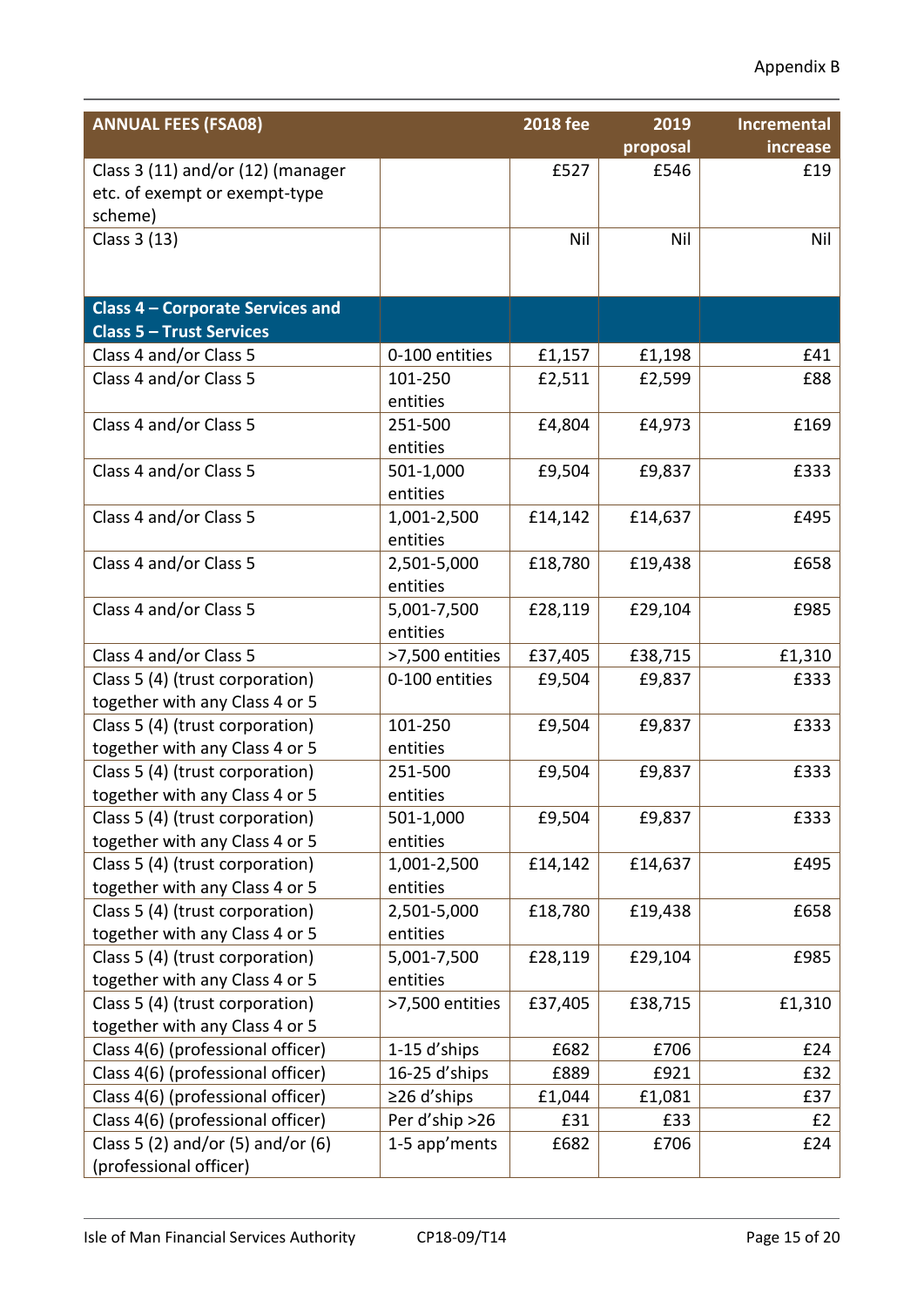| <b>ANNUAL FEES (FSA08)</b>              |               | <b>2018 fee</b> | 2019     | <b>Incremental</b> |
|-----------------------------------------|---------------|-----------------|----------|--------------------|
|                                         |               |                 | proposal | increase           |
| Class 5 (2) and/or (5) and/or (6)       | $6 - 10$      | £889            | £921     | £32                |
| (professional officer)                  | app'ments     |                 |          |                    |
| Class 5 (2) and/or (5) and/or (6)       | ≥11 app'ments | £1,044          | £1,081   | £37                |
| (professional officer)                  |               |                 |          |                    |
| Class 5 (2) and/or (5) and/or (6)       | Per app'ment  | £62             | £65      | £3                 |
| (professional officer)                  | >11           |                 |          |                    |
| <b>Class 6 - Crowdfunding Platforms</b> |               |                 |          |                    |
| Class 6 (crowdfunding platforms)        |               | £7,779          | £8,052   | £273               |
| Class 7 - Management or                 |               |                 |          |                    |
| <b>Administration Services</b>          |               |                 |          |                    |
| Class 7 (management or                  |               | Nil             | Nil      | Nil                |
| administration services)                |               |                 |          |                    |
| <b>Class 8 - Money Transmission</b>     |               |                 |          |                    |
| <b>Services</b>                         |               |                 |          |                    |
| Class 8 (1), (2)(b) and/or (3) (bureau  |               | £1,044          | £1,081   | £37                |
| de change, payment services as          |               |                 |          |                    |
| agent and cheque cashing services)      |               |                 |          |                    |
| Class 8 $(2)(a)$ and/or $(4)$ (payment  | $\leq$ f1m    | £1,044          | £1,081   | £37                |
| services as principal and e-money       | turnover      |                 |          |                    |
| issuance)                               |               |                 |          |                    |
| Class 8 $(2)(a)$ and/or $(4)$ (payment  | >£1m to <£5m  | £6,322          | £6,544   | £222               |
| services as principal and e-money       | turnover      |                 |          |                    |
| issuance)                               |               |                 |          |                    |
| Class $8(2)(a)$ and/or $(4)$ (payment   | >£5m to       | £8,616          | £8,918   | £302               |
| services as principal and e-money       | $\leq$ £50m   |                 |          |                    |
| issuance)                               | turnover      |                 |          |                    |
| Class 8 $(2)(a)$ and/or $(4)$ (payment  | >£50m to      | £10,909         | £11,291  | £382               |
| services as principal and e-money       | $\leq$ £100m  |                 |          |                    |
| issuance)                               | turnover      |                 |          |                    |
| Class 8 $(2)(a)$ and/or $(4)$ (payment  | >£100m        | £12,634         | £13,077  | £443               |
| services as principal and e-money       | turnover      |                 |          |                    |
| issuance)                               |               |                 |          |                    |
| <b>Miscellaneous annual fees</b>        |               |                 |          |                    |
| Incidental Class 4 permissions for      |               | £527            | £546     | £19                |
| Class 3 licenceholders                  |               |                 |          |                    |
| Licenceholder in insolvent              |               | £269            | £279     | £10                |
| liquidation                             |               |                 |          |                    |
| Management or administration of         | Per overseas  | £527            | £546     | £19                |
| overseas schemes                        | scheme        |                 |          |                    |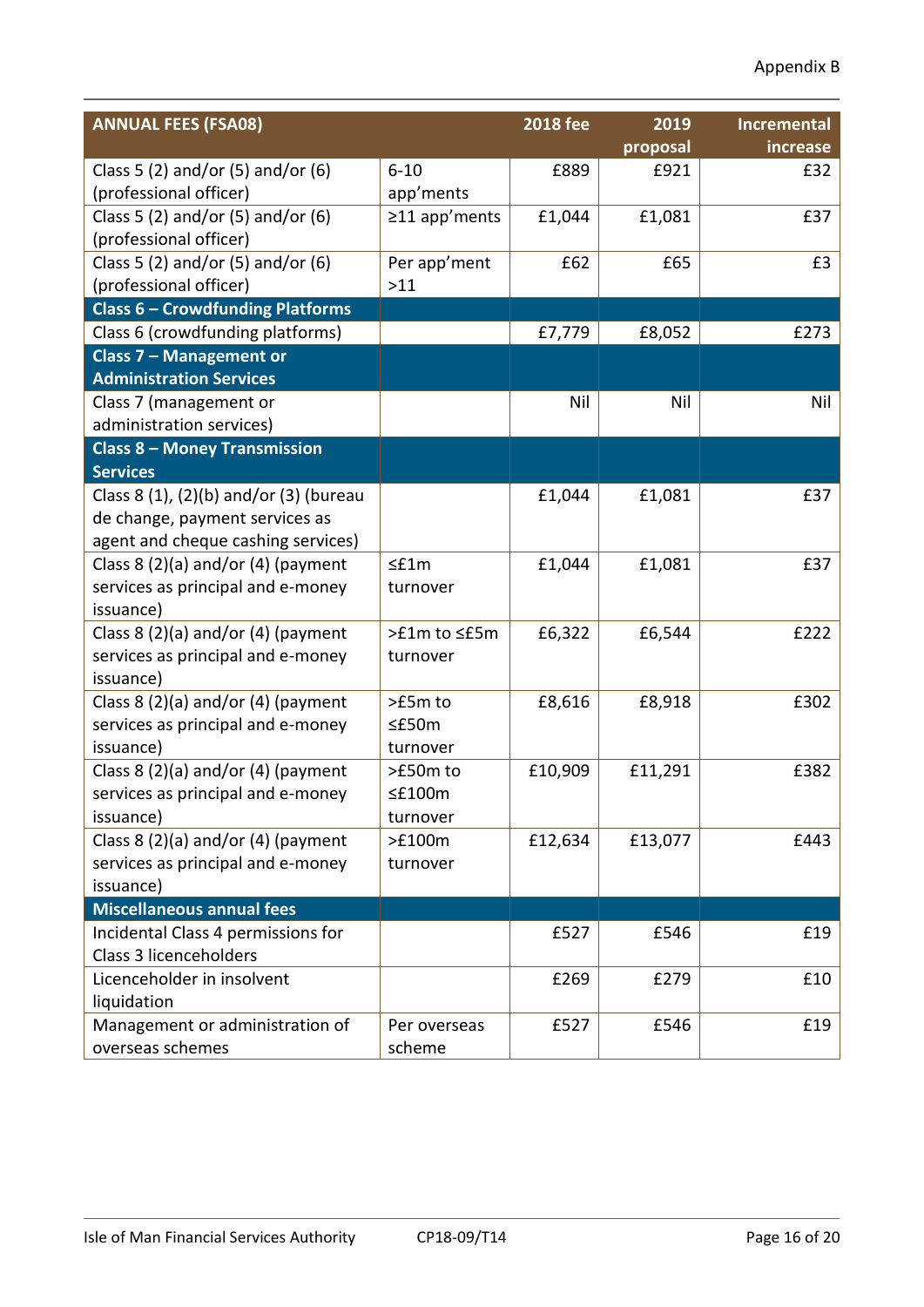#### **3. Insurance Act 2008**

| <b>APPLICATION FEES (IA08)</b>  | <b>2018 fee</b> | 2019     | <b>Incremental</b> |
|---------------------------------|-----------------|----------|--------------------|
|                                 |                 | proposal | increase           |
| <b>Authorised insurers</b>      |                 |          |                    |
| Authorised life                 | £4,865          | £5,036   | £171               |
| Authorised non-life             | £2,490          | £2,578   | £88                |
| <b>PCCs and ICCs</b>            |                 |          |                    |
| PCC/ICC - core                  | £2,490          | £2,578   | £88                |
| PCC/ICC - cell                  | £1,250          | £1,294   | £44                |
| <b>Permit Holders</b>           |                 |          |                    |
| Permit holder - EU              | £1,250          | £1,294   | £44                |
| Permit holder - non EU          | £2,490          | £2,578   | £88                |
| Permit holder - non EU PCC      | £2,490          | £2,578   | £88                |
| <b>Insurance Managers</b>       |                 |          |                    |
| Insurance manager               | £2,490          | £2,578   | £88                |
| <b>Insurance Intermediaries</b> |                 |          |                    |
| Insurance intermediary          | £2,335          | £2,417   | £82                |

| <b>ANNUAL FEES (IA08)</b>             |                 | <b>2018 fee</b> | 2019<br>proposal | <b>Incremental</b><br>increase |
|---------------------------------------|-----------------|-----------------|------------------|--------------------------------|
| <b>Authorised life insurers</b>       |                 |                 |                  |                                |
| Authorised Insurer Life including PCC | <b>LTBF Net</b> | £62,549         | £64,739          | £2,190                         |
| or ICC core / cell                    | Assets >£1bn    |                 |                  |                                |
| Authorised Insurer Life including PCC | <b>LTBF Net</b> | £31,280         | £32,375          | £1,095                         |
| or ICC core / cell                    | Assets ≤£1bn    |                 |                  |                                |
| <b>Authorised non-life insurers</b>   |                 |                 |                  |                                |
| Authorised Insurer Non Life including |                 | £5,341          | £5,528           | £187                           |
| a PCC or ICC core                     |                 |                 |                  |                                |
| Authorised Insurer Non Life - cell of | Note 1          | £631 to         | £654 to          | $£23$ to                       |
| a PCC or ICC                          |                 | £5,341          | £5,528           | £187                           |
| Authorised Insurer Non Life - cell of | Maximum         | £31,362         | £32,460          | £1,098                         |
| a PCC                                 | aggregate       |                 |                  |                                |
| Authorised Insurer Non Life -         |                 | £135            | £140             | £5                             |
| dormant PCC cell                      |                 |                 |                  |                                |
| <b>Permit Holders</b>                 |                 |                 |                  |                                |
| Non EU Permit holder including PCC    |                 | £5,341          | £5,528           | £187                           |
| core or life cell                     |                 |                 |                  |                                |
| Non EU Permit holder non life cell    | Note 1          | £631 to         | £654 to          | $£23$ to                       |
|                                       |                 | £5,341          | £5,528           | £187                           |
| Non EU Permit holder non life cell    | Maximum         | £31,362         | £32,460          | £1,098                         |
|                                       | aggregate       |                 |                  |                                |
| <b>EU Permit holder</b>               |                 | £1,912          | £1,979           | £67                            |
| Permit holder - dormant PCC Cell      |                 | £135            | £140             | £5                             |
| <b>Insurance Managers</b>             |                 |                 |                  |                                |
| Insurance manager                     | One insurer     | £2,335          | £2,417           | £82                            |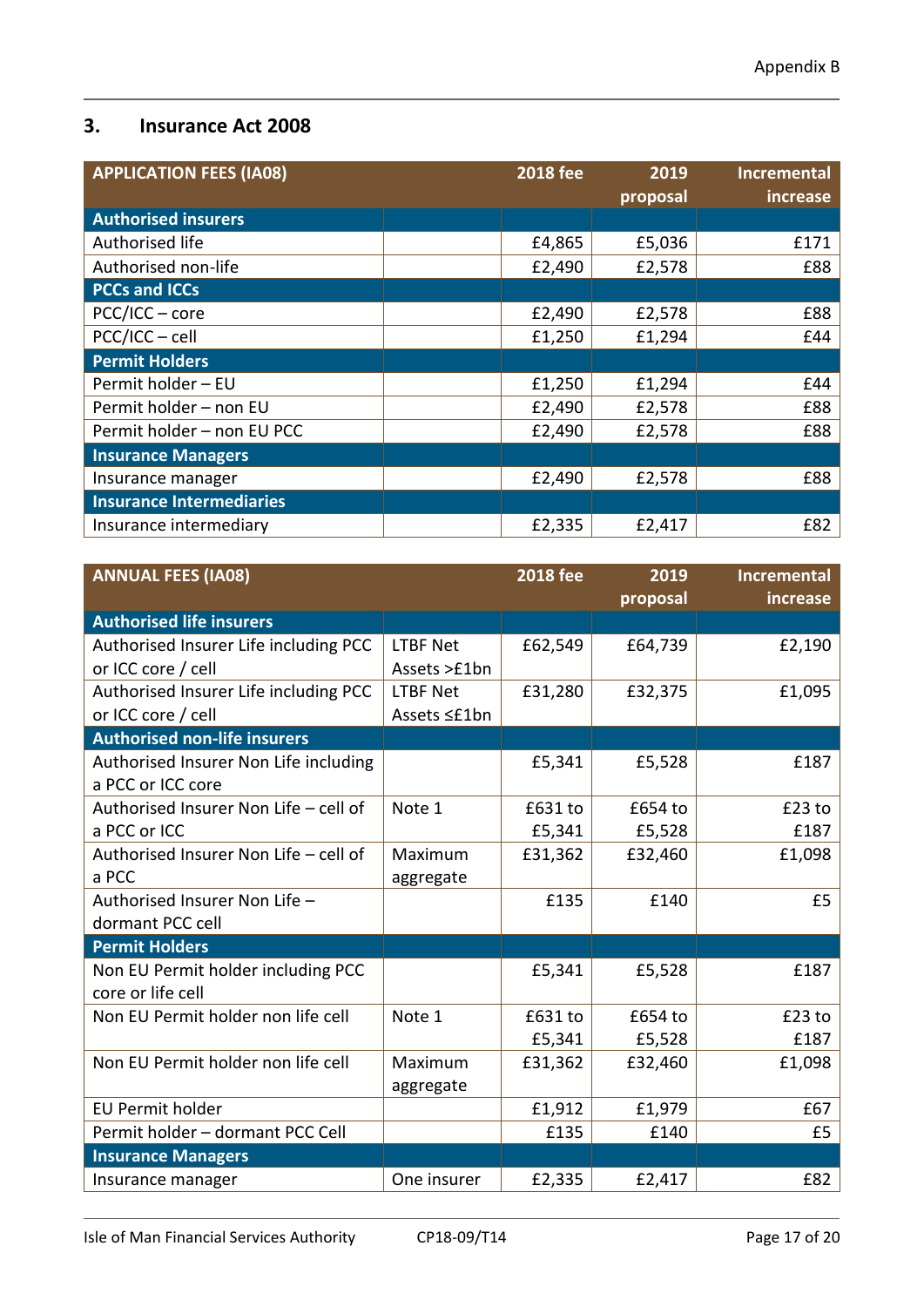| <b>ANNUAL FEES (IA08)</b> |                   | <b>2018 fee</b> | 2019<br>proposal | <b>Incremental</b><br>increase |
|---------------------------|-------------------|-----------------|------------------|--------------------------------|
| Insurance manager         | <5 insurers       | £2,924          | £3,027           | £103                           |
| Insurance manager         | $\geq$ 5 insurers | £4,969          | £5,143           | £174                           |
| Insurance Intermediaries  |                   |                 |                  |                                |
| Insurance intermediary    |                   | £2,335          | £2,417           | £82                            |

**Note 1:** The fee for a non-life cell is calculated based on the level of premiums written by the cell.

# **4. Retirement Benefits Schemes Act 2000**

| <b>APPLICATION FEES (RBSA00)</b>   | <b>2018 fee</b> | 2019<br>proposal | <b>Incremental</b><br>increase |
|------------------------------------|-----------------|------------------|--------------------------------|
| In-house administrators            |                 |                  |                                |
| RBS Administrator - in-house       | £114            | £118             | f4                             |
| <b>Professional administrators</b> |                 |                  |                                |
| RBS Administrator - professional   | £2,490          | £2,578           | £88                            |

| <b>ANNUAL FEES (RBSA00)</b>        |             | <b>2018 fee</b> | 2019<br>proposal | <b>Incremental</b><br>increase |
|------------------------------------|-------------|-----------------|------------------|--------------------------------|
| In-house administrators            |             |                 |                  |                                |
| RBS Administrator - in-house -     | < 100       | Nil             | Nil              | Nil                            |
| personal schemes                   | members in  |                 |                  |                                |
|                                    | aggregate   |                 |                  |                                |
| RBS Administrator - in-house -     | Between 100 | £321            | £333             | £12                            |
| personal schemes                   | and 999     |                 |                  |                                |
|                                    | members in  |                 |                  |                                |
|                                    | aggregate   |                 |                  |                                |
| RBS Administrator - in-house -     | ≥1,000      | £4,494          | £4,652           | £158                           |
| personal schemes                   | members in  |                 |                  |                                |
|                                    | aggregate   |                 |                  |                                |
| RBS Administrator - in-house -     | < 100       | Nil             | Nil              | Nil                            |
| occupational schemes               | members in  |                 |                  |                                |
|                                    | aggregate   |                 |                  |                                |
| RBS Administrator – in-house –     | >100        | £321            | £333             | £12                            |
| occupational schemes               | members in  |                 |                  |                                |
|                                    | aggregate   |                 |                  |                                |
| <b>Professional administrators</b> |             |                 |                  |                                |
| RBS Administrator - professional   |             | £4,494          | £4,652           | £158                           |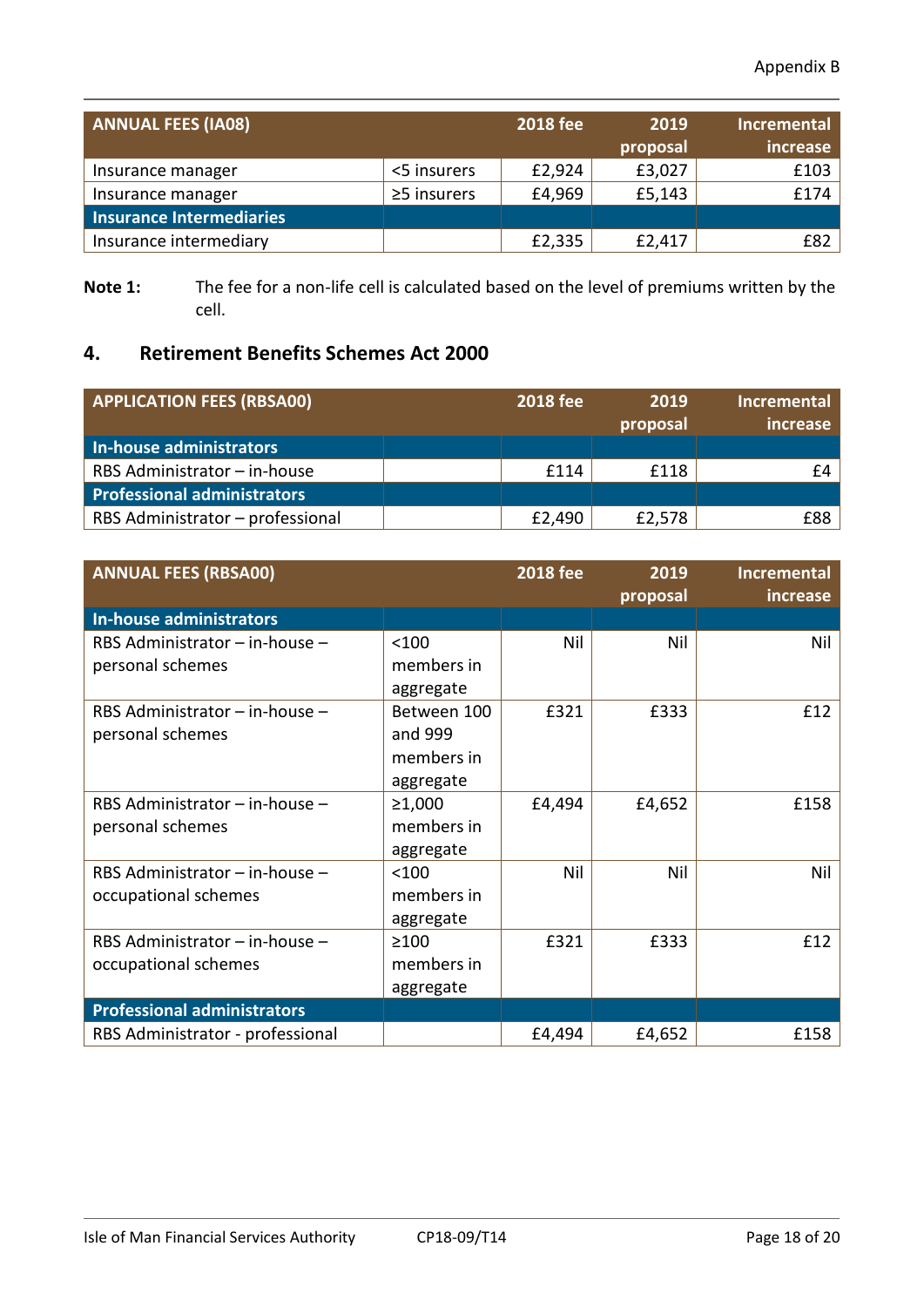# **5. Designated Businesses (Registration and Oversight) Act 2015**

| <b>REGISTRATION FEES (DBROA15)</b> | <b>Pre-30</b><br><b>November</b><br><b>2015 fee</b> | <b>2018 fee</b> | 2019<br>proposal | <b>Incremental</b><br>increase |
|------------------------------------|-----------------------------------------------------|-----------------|------------------|--------------------------------|
| <b>Designated business</b>         |                                                     |                 |                  |                                |
| Sole trader                        | £50                                                 | £100            | £104             | £4                             |
| Small applicant (2 to 5 employees) | £50                                                 | £100            | £104             | £4                             |
| Medium applicant (6 to 15          | £75                                                 | £150            | £156             | £6                             |
| employees)                         |                                                     |                 |                  |                                |
| Large applicant (16 employees or   | £125                                                | £250            | £259             | £9                             |
| more)                              |                                                     |                 |                  |                                |

| <b>ANNUAL FEES (DBROA15)</b>      | <b>2018 fee</b> | 2019<br>proposal | <b>Incremental</b><br>increase |
|-----------------------------------|-----------------|------------------|--------------------------------|
| <b>Designated business</b>        |                 |                  |                                |
| Sole trader                       | £150            | £156             | £6                             |
| Small registered person (2 to 5   | £350            | £363             | £13                            |
| employees)                        |                 |                  |                                |
| Medium registered person (6 to 15 | £750            | £777             | f27                            |
| employees)                        |                 |                  |                                |
| Large registered person (16       | £1,000          | £1,035           | £35                            |
| employees or more)                |                 |                  |                                |

Fee increases have been rounded up to the nearest £1.